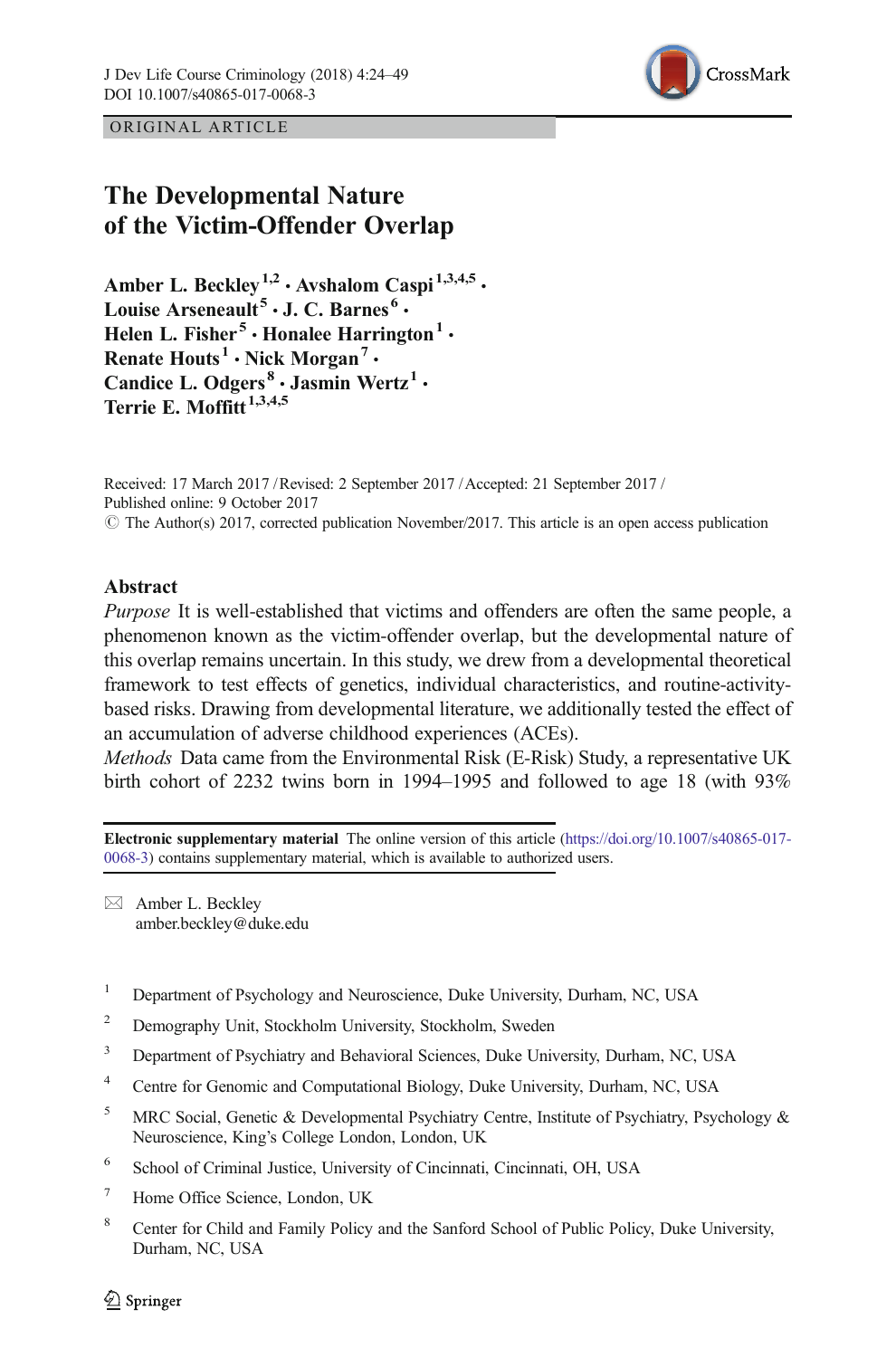retention). Crime victimization and offending were assessed through self-reports at age 18 (but findings replicated using crime records). We used the classical twin study method to decompose variance in the victim-offender overlap into genetic and environmental components. We used logistic regression to test the effects of childhood risk factors.

Results In contrast to past twin studies, we found that environment (as well as genes) contributed to the victim-offender overlap. Our logistic regression results showed that childhood low self-control and childhood antisocial behavior nearly doubled the odds of becoming a victim-offender, compared to a victim-only or an offender-only. Each additional ACE increased the odds of becoming a victim-offender, compared to a victim-only or an offender-only, by approximately 12%, pointing to the importance of cumulative childhood adversity.

Conclusions This study showed that the victim-offender overlap is, at least partially, developmental in nature and predictable from personal childhood characteristics and an accumulation of many adverse childhood experiences.

Keywords Victim-offender overlap . Developmental criminology. Adverse childhood experiences. Low selfcontrol

### Introduction

The connection between crime victimization and offending, known as the victimoffender overlap, is a well-established "fact" in criminology [\[63\]](#page-22-0). Victimization and offending both peak in adolescence and have been shown to be significantly associated with one another regardless of the type of data used, or the type of offending and victimization analyzed [\[66](#page-22-0)]. The significant overlap between victimization and offending appears across different countries and ethnic groups and applies to both violent and non-violent crime [[62,](#page-22-0) [72](#page-23-0), [92](#page-24-0), [93,](#page-24-0) [101\]](#page-24-0). Studies report that upwards of half of victims are offenders and vice-versa [[63](#page-22-0)] and the size of the correlation between victimization and offending is large, relative to other effect sizes found in criminology [\[61,](#page-22-0) [94,](#page-24-0) [95](#page-24-0)] (e.g.,  $r = 0.30 - 0.50$  [\[6](#page-20-0)];  $r = 0.29$  [[39\]](#page-21-0);  $r = 0.24$  [\[108\]](#page-24-0);  $r = 0.42$  [\[114\]](#page-25-0)). Victimization and offending are so intertwined that, some have argued, the understanding of one necessitates consideration of the other [\[66](#page-22-0)].

There has, however, been a modest amount of effort devoted to understanding the developmental etiology of the overlap despite a call for the investigation into biological mechanisms behind the overlap [[66\]](#page-22-0), and despite evidence that childhood risk factors, such as low self-control, are common risks for both adolescent victimization and offending [[94](#page-24-0), [95\]](#page-24-0). The lack of studies on the developmental nature of the overlap appears to be rooted in a lack of data. There are only two published studies on the genetic underpinnings of the victim-offender overlap [\[6,](#page-20-0) [118](#page-25-0)]. Additionally, we are not aware of any other published study that has examined the link between childhood risk factors, as assessed during the first decade of life, and later victim-offender overlap, and datasets for doing this work are few. Childhood risk factors have been identified in studies of offending, and some of the same childhood risk factors have been identified in separate studies of victimization, but few studies can test which risk factors differentiate victim-offenders from comparison groups of pure offenders and pure victims.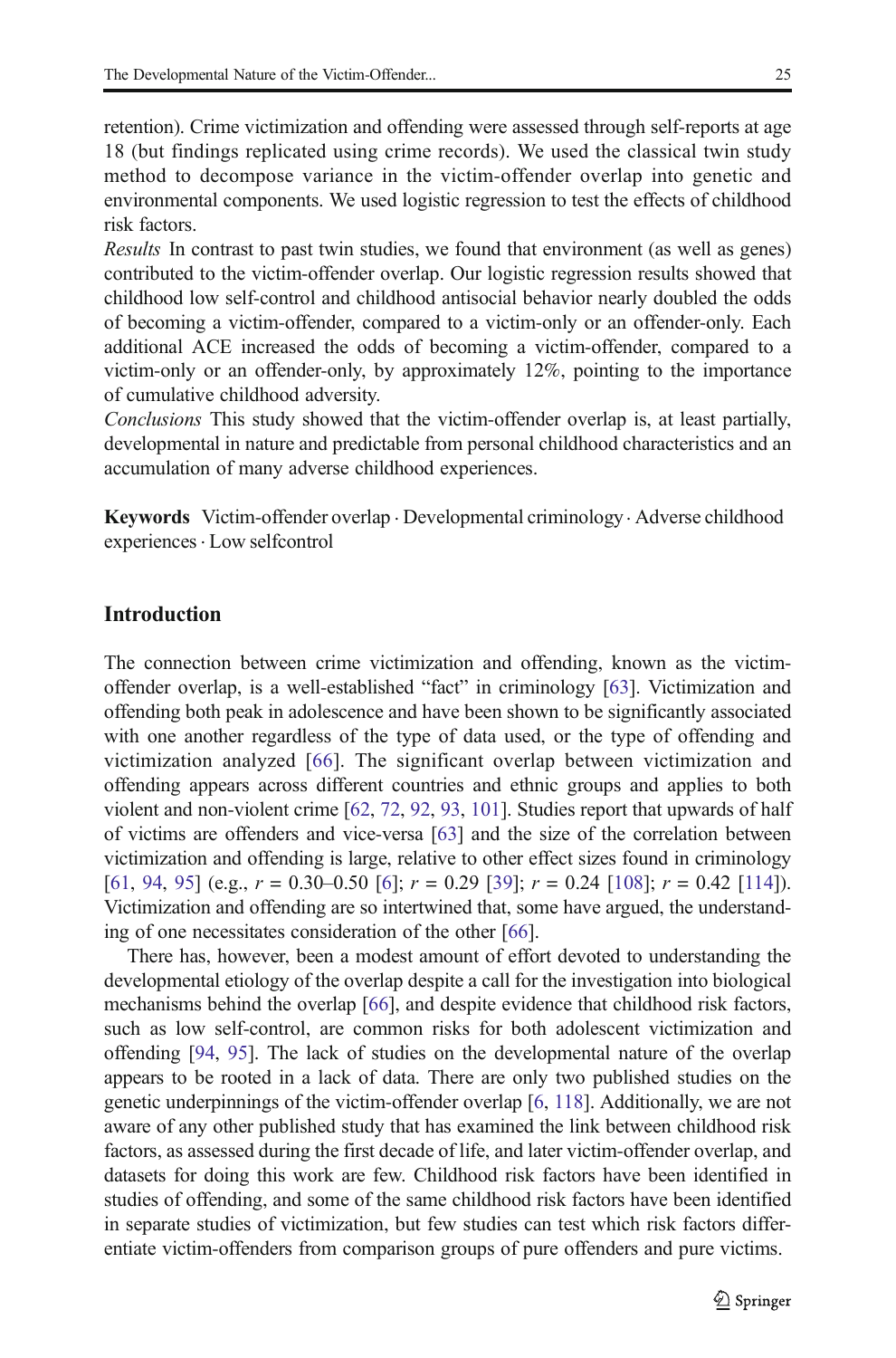Our study adds to the body of research on the victim-offender overlap by addressing its developmental nature using the Environmental Risk (E-Risk) Study, a populationrepresentative prospective longitudinal study of a 1994–1995 birth cohort of 1116 twin pairs from England and Wales, in which victimization and offending were assessed at age 18 years. Our twin design enabled us to add to the extant research by taking a behavioral genetic approach to the study of the victim-offender overlap. We additionally included prospective early- and middle-childhood risks measured up to age 12. Our study provides new evidence on the effect of cumulative adverse childhood experiences (as opposed to any individual experience) on the victim-offender overlap using both variable- and person-centered approaches. Our multimethod approach goes beyond past studies, which have typically relied on single measurement methods (e.g., selfreport only) and a single analytical approach. We begin by briefly reviewing the literature on the victim-offender overlap. For a complete review of theory and past research on the overlap, we direct readers to three excellent reviews: Jennings et al. [\[63\]](#page-22-0), Lauritsen and Laub [[66\]](#page-22-0), and Schreck and Stewart [[111\]](#page-25-0).

# Past Victim-Offender Overlap Research from a Developmental **Perspective**

Three general streams of research form the basis of knowledge on the victim-offender overlap. The first stream of research concerns the influence of genetics on the victimoffender overlap. Children may be genetically predisposed to develop certain characteristics (e.g., low self-control, substance use) which are related to both victimization and offending. Genetically influenced characteristics may also evoke an environment conducive to the victim-offender overlap. For example, genes influence poor educational attainment [[11](#page-20-0), [83\]](#page-23-0), which may, in turn, create an environment conducive to becoming a victim-offender. To date, two twin studies have reported substantial genetic influence on the victim-offender overlap [[6,](#page-20-0) [118\]](#page-25-0). In addition, research on bullying has pointed to the importance of genetic factors in explaining the overlap between bullying perpetration and bullying victimization in children [[5](#page-20-0)]. Although behavioral genetic methods have been a source of controversy in criminology [[8,](#page-20-0) [18,](#page-20-0) [77](#page-23-0)], these provocative findings merit further replication efforts.

A second stream of victim-offender overlap research focuses on individual heterogeneity. This research flags individual-level characteristics as the key to the victimoffender overlap [\[12,](#page-20-0) [13,](#page-20-0) [66\]](#page-22-0). In line with the general theory of crime [\[50](#page-22-0)], it has been argued that the victim-offender overlap is due to low self-control [\[111](#page-25-0)]. Many studies, however, have measured low self-control concurrently with victimization and offending, leaving open the possibility of reverse causation, in which being a victimoffender diminishes self-control.

The dual taxonomy of antisocial behavior [\[75](#page-23-0)] also identifies individual-level characteristics that may be linked to the victim-offender overlap. Low cognitive ability, shown to be distinct from low self-control [\[76](#page-23-0)], may impede the decision-making process where risks and rewards are evaluated, thereby increasing the risk of offending. Research has consistently linked low cognitive ability with offending [\[54\]](#page-22-0) and has implied that low cognitive ability may also increase the risk of victimization [\[4](#page-20-0), [10,](#page-20-0) [106,](#page-24-0) [107\]](#page-24-0). The dual taxonomy also identifies early puberty as a risk for the victim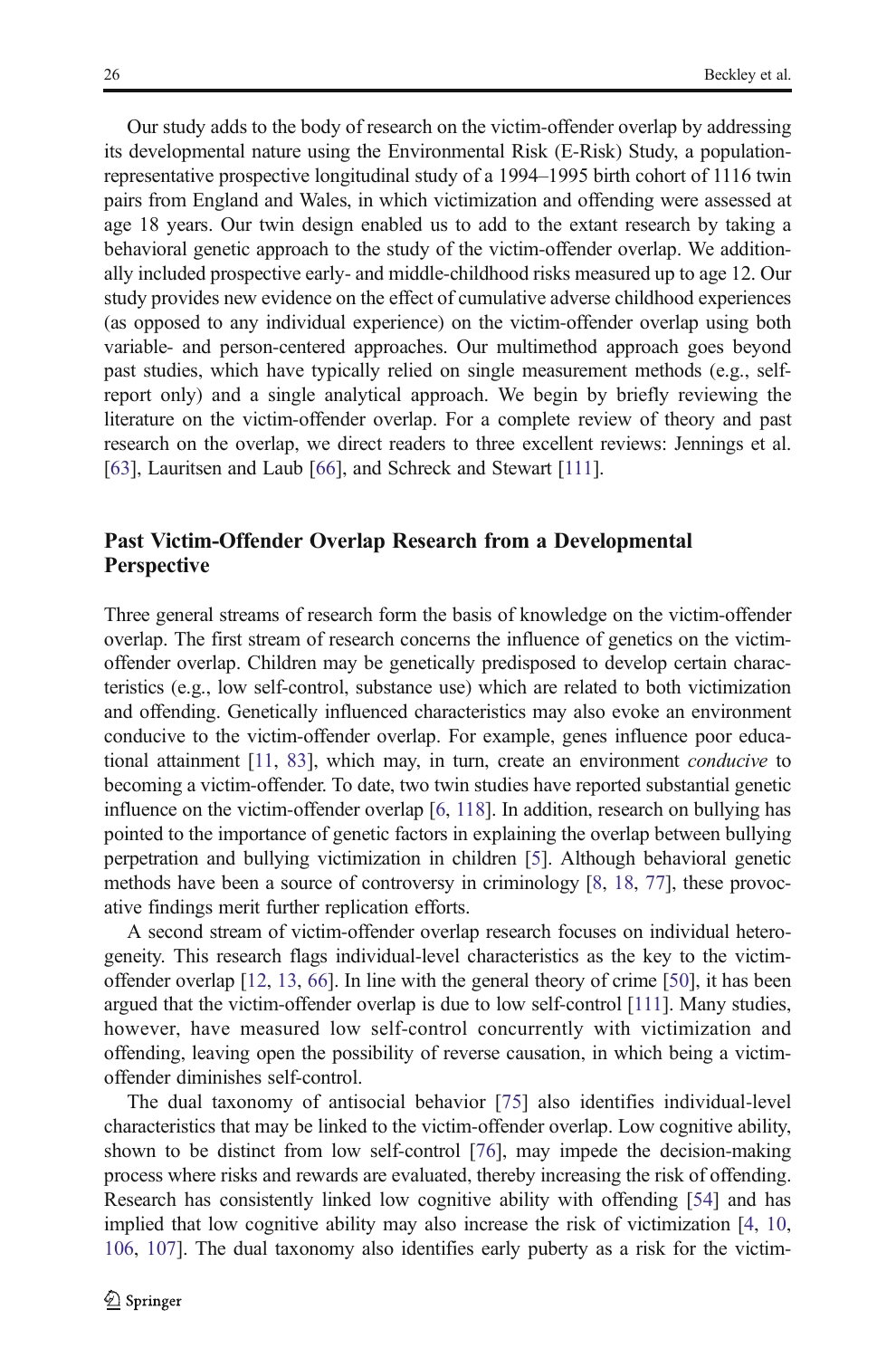offender overlap. Youths experiencing early puberty may have a prolonged maturity gap in which they attempt to mimic "adult" behaviors, which manifest as crime, but which also expose youths to the risk of victimization [[75\]](#page-23-0). Young adolescents experiencing early puberty may be at increased risk of crime victimization through unstructured socialization with older-aged peers [[58\]](#page-22-0) and by facing new developmental pressures before completing age-appropriate developmental tasks [[88](#page-23-0), [115](#page-25-0)]. However, empirical support for early puberty as a risk for the overlap, like low cognitive ability, comes from separate studies on offending and victimization [\[20,](#page-20-0) [25](#page-21-0), [32](#page-21-0), [42,](#page-21-0) [51](#page-22-0), [53](#page-22-0), [57,](#page-22-0) [58,](#page-22-0) [109,](#page-24-0) [121\]](#page-25-0).

The third stream of victim-offender overlap research is rooted in routine activity theory. Despite the explicit situational focus of routine activity theory [[86](#page-23-0)], the constructs identified by the routine activity framework can also be integrated into a developmental perspective on crime. Routine activity theory states that crime results from the non-random convergence of likely offenders, suitable targets, and a lack of capable guardians [[23,](#page-20-0) [48](#page-22-0), [59\]](#page-22-0). The non-random convergence of these elements is based on the similar lifestyles of potential offenders/targets. The theory flags a number of constructs which have been shown to be relevant for victimization and offending separately and/or the victim-offender overlap. In this research, we focus on: delinquency [[1,](#page-19-0) [69](#page-23-0), [106,](#page-24-0) [122](#page-25-0)], substance use and substance using peers [\[37,](#page-21-0) [41](#page-21-0), [49,](#page-22-0) [67,](#page-23-0) [112\]](#page-25-0), low parental monitoring [\[15](#page-20-0), [21,](#page-20-0) [85,](#page-23-0) [86](#page-23-0)], and neighborhood crime and victimization [[24\]](#page-21-0). Indeed, research shows that adolescent delinquency and adolescent substance use arise from developmental processes beginning as early as the neonatal stage and share notable behavioral predictors during childhood [[55](#page-22-0)]; [[70\]](#page-23-0); [\[71](#page-23-0)]. Low parental monitoring and neighborhood crime and victimization are not only factors that create situations conducive to crime, but they are also developmental risk factors that shape the attitudes and future behavior of children [\[26](#page-21-0), [33](#page-21-0), [47,](#page-22-0) [87\]](#page-23-0).

# Understanding the Developmental Nature of the Victim-Offender Overlap Through Cumulative ACEs

Adverse childhood experiences (ACEs) are potentially preventable childhood risk factors for poor adult health and social problems [\[40](#page-21-0)]. The original ACEs list, recommended by the U.S. Center for Disease Control and Prevention, includes physical abuse, sexual abuse, emotional abuse, emotional neglect, physical neglect, domestic violence exposure, criminality in the household, household substance abuse, mental illness in household, and parental separation or divorce [\[2](#page-19-0)]. The hypothesized association between ACEs and the victim-offender overlap is suggested by Widom's research on abused and/or neglected children which has shown, albeit in separate studies, that maltreated children are likely to grow up to be both crime victims and offenders [\[73,](#page-23-0) [74,](#page-23-0) [104](#page-24-0), [119](#page-25-0), [120\]](#page-25-0). Other studies in criminology have also documented the relationship between ACEs and the risk of later victimization or later offending, although they have not explicitly tested the contribution of these to the victim-offender overlap, per se [\[9,](#page-20-0) [17,](#page-20-0) [30,](#page-21-0) [38](#page-21-0), [56](#page-22-0), [60](#page-22-0), [65,](#page-22-0) [68,](#page-23-0) [113\]](#page-25-0).

Criminological theories flag a number of additional experiences that may be relevant to explaining the victim-offender overlap and that can be added as adjuncts to the conventional ACEs. The idea of "expanding" ACEs was solidified by the Philadelphia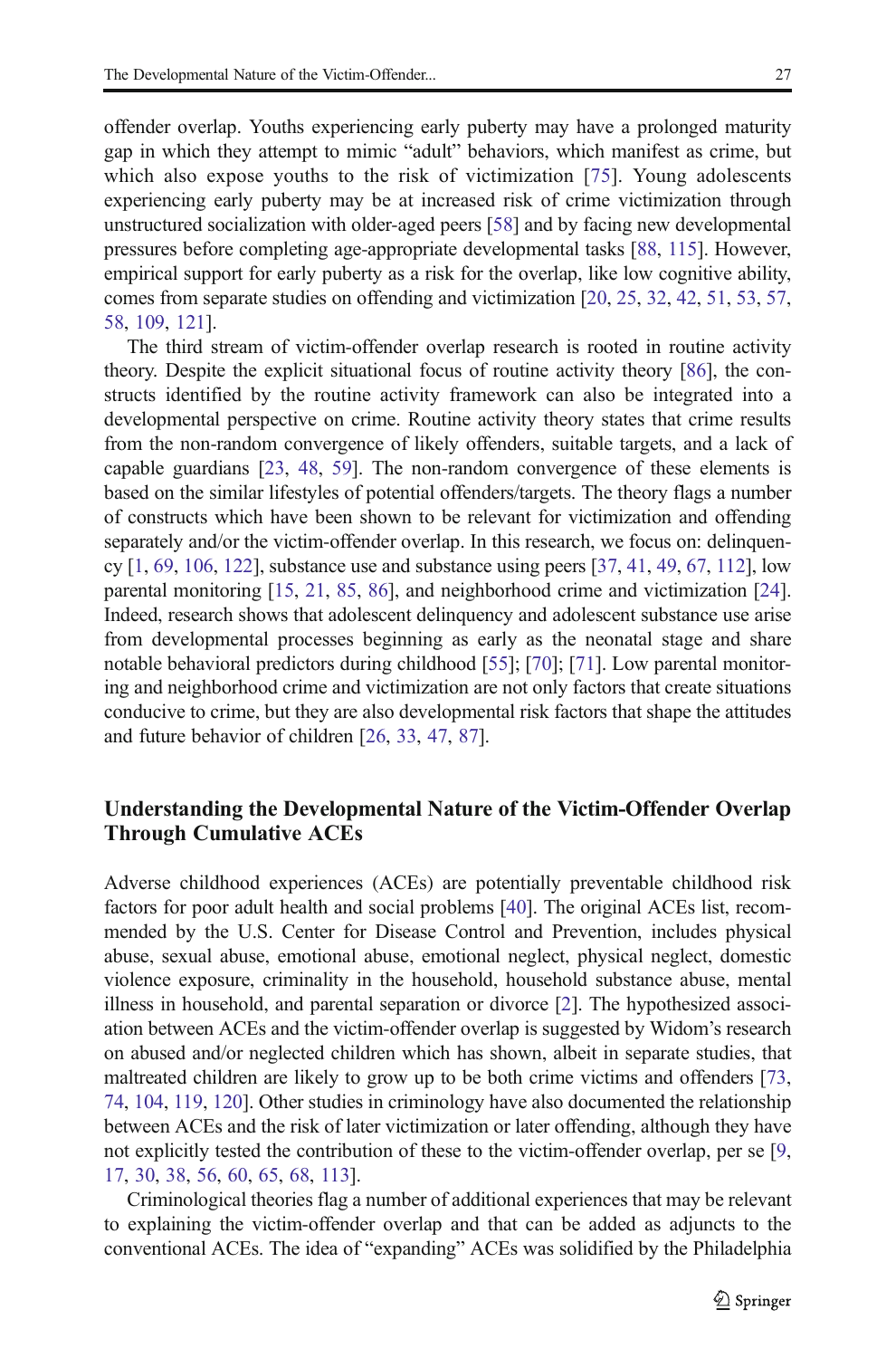ACEs Survey [[28\]](#page-21-0). From routine activity theory and the results of the Philadelphia ACEs survey, we identified 10 additional adversities that could be found in the E-Risk Study dataset and that are potentially important to the victim-offender overlap: experiencing bullying, living in foster care, low childhood socioeconomic status, peer substance abuse, low parental monitoring (as evaluated by parents), low parental monitoring (as evaluated by children), participant-perceived unsafe neighborhood, high neighbor crime victimization measured via neighbor survey, neighborhood rated as unsafe through systematic social observation, and high-crime neighborhood measured through official police records.

In line with developmental theories of risk, the effect of ACEs is cumulative in nature [\[40](#page-21-0)]. Cumulative effects have not yet been considered in victim-offender overlap research.<sup>1</sup> Indeed, past overlap research has controlled for many factors simultaneously and has generally found weak effects of presumed risk factors. Including many risk factors separately in a single statistical model yields estimates for each individual risk while controlling for the other risks, but does not account for the effect that many accumulated risks may have on the individual as does a summed count measure of risks. Counting risk factors cumulatively is a useful way to reduce measurement error, increase validity, and simultaneously account for correlated risk factors [[35,](#page-21-0) [36\]](#page-21-0). Studies have shown that even when each individual risk experience has a weak or nil effect, the accumulation of multiple risk experiences has greater detrimental developmental effects, i.e., the sum is greater than its parts [\[35,](#page-21-0) [36](#page-21-0)].

There are a few ways to understand how an accumulation of ACEs may influence the victim-offender overlap. First, accumulated ACEs are likely to lead children to have low-quality, or insecure, attachment to their caregivers [[19](#page-20-0), [27\]](#page-21-0). Children subsequently model poor parent-child relationships in other interpersonal relationships throughout life [\[22](#page-20-0)]. There is evidence that children with positive perceptions of their family climate are at a lower risk of crime victimization [\[110](#page-24-0)] and that poor caregiver attachment can result in children who are inhibited and anxious or hostile and aggressive [\[14](#page-20-0)], potential risks for becoming a victimoffender. Second, an accumulation of many ACEs may teach children that violence perpetration and violent victimization are normal, expectable, and even acceptable. Third, when accumulated ACEs include multiple forms of childhood maltreatment/neglect, low self-control may ensue, and thereby increase the risk of adolescent victimization and offending [\[111\]](#page-25-0).

Fourth, the accumulation of many ACEs in a life may lead to pathophysiologic consequences likely to increase the risk of offending [\[3](#page-20-0), [29](#page-21-0)]. Exposure to chronic stress, in the form of multiple ACEs, while the brain is developing may lead to structural and functional abnormalities in regions of the brain (the prefrontal cortex, the amygdala, and the hippocampus) linked to crime and antisocial behavior [[100\]](#page-24-0). Cortisol levels, also affected by chronic stress, may interact with testosterone to increase antisocial behavior [[31](#page-21-0), [46,](#page-22-0) [79\]](#page-23-0). Fifth, some ACEs are known to be under genetic influence (e.g., familial substance abuse or mental illness, family violence), which implies that the statistical prediction from ACEs to

 $\overline{1}$  The *effect* of cumulative adversities that we discuss and measure differs from the *process* of cumulative disadvantage described in life-course theory [\[105\]](#page-24-0), which describes how, through the process of labeling, young offenders experience subsequent life failures, leading to adult offending.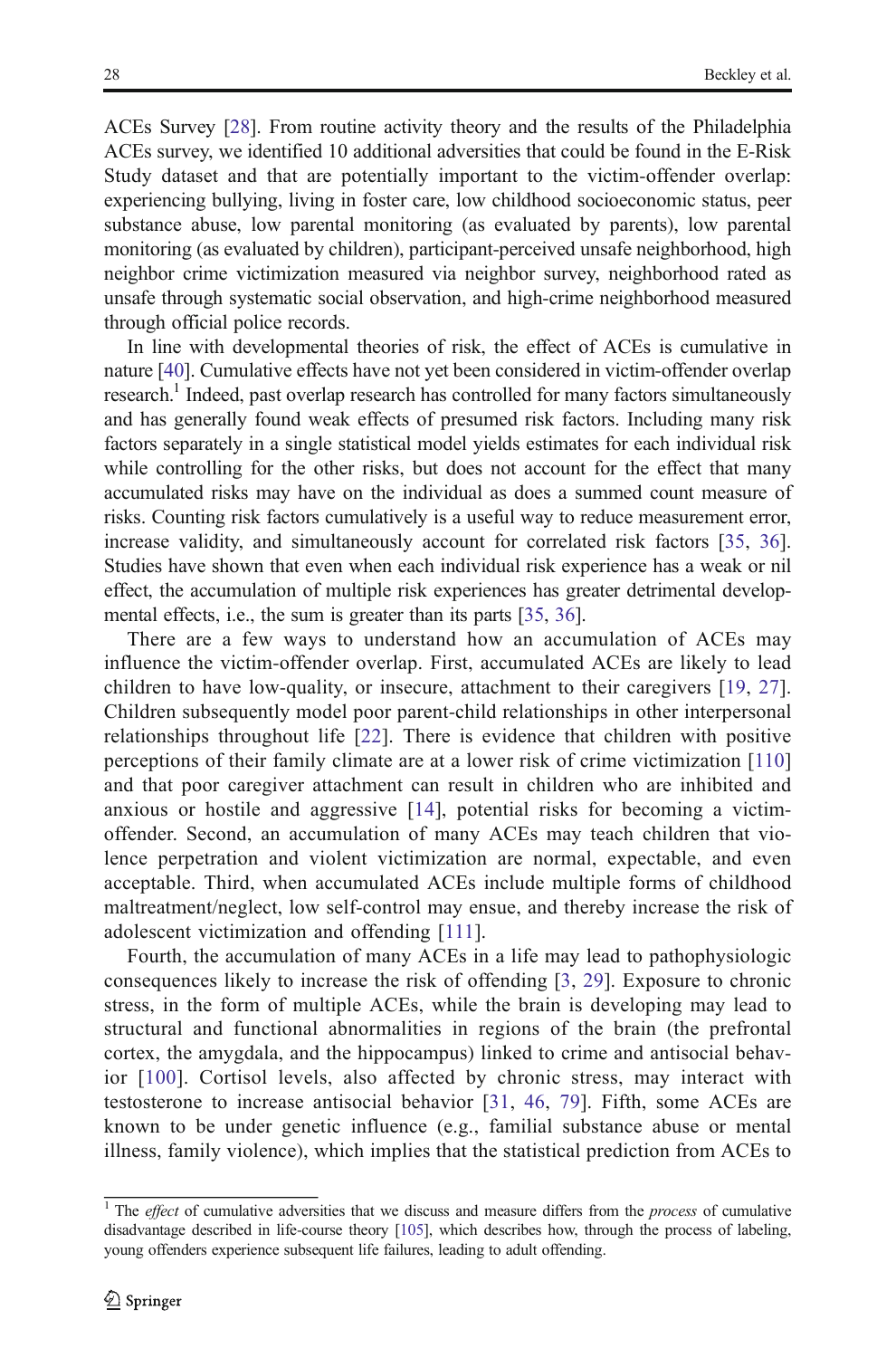the later victim/offender overlap could, in part, operate through the aforementioned genetic pathways [[91\]](#page-24-0).

### The Present Study

In this study, we analyzed data on 18-year-old twin pairs to test explanations of the overlap between victimization and offending behavior. We first established that the overlap between victim status and offender status exists in the present cohort. We then exploited the twin design to test for genetic and environmental contributions to the victim-offender overlap. We further exploited the study's prospective longitudinal design to test hypotheses that childhood risk factors would predict the victimoffender overlap. We drew from theories of individual heterogeneity and routine activity theory to test hypotheses that childhood personal risk factors predicted the victim-offender overlap. We additionally created a count reflecting each child's accumulation of conventional ACEs and expanded ACEs, which included experiential factors (i.e., factors external to the child) flagged by routine activity theories, to test their ability to predict the victim-offender overlap.

Using variable-centered and person-centered approaches, we tested the hypotheses that

H1: Both genes and environment contribute to the victim-offender overlap.

H2: Childhood personal risk factors positively contribute to the victim-offender overlap.

H3: The accumulation of adverse childhood experiences (ACEs) positively contributes to the victim-offender overlap.

### Data

### Participants

Participants were members of the Environmental Risk (E-Risk) Longitudinal Twin Study, which tracks the development of a birth cohort of 2232 British children. The sample was drawn from a larger birth register of twins born in England and Wales in 1994–1995 [\[117](#page-25-0)]. Full details about the sample are reported elsewhere [\[78\]](#page-23-0). Briefly, the E-Risk sample was constructed in 1999–2000, when 1116 families (93% of those eligible) with same-sex 5-year-old twins participated in home-visit assessments. Follow-up home visits were conducted when the children were aged 7 (98% participation), 10 (96% participation), 12 (96% participation), and, in 2012–2014, 18 years (93% participation). There were no differences between those who did and did not take part at age 18 in terms of socioeconomic status (SES) assessed when the cohort was initially defined ( $\chi^2$  = 0.86,  $p = .65$ ), age 5 IQ scores ( $t = 0.98$ ,  $p = .33$ ), or age 5 internalizing or externalizing behavior problems ( $t = 0.40$ ,  $p = .69$  and  $t = 0.41$ ,  $p = .68$ , respectively). The sample includes 55% monozygotic and 45% dizygotic twin pairs; sex is evenly distributed within zygosity (49% male). We have, in our analyses of the E-Risk data, adjusted the standard errors and confidence intervals for clustering of twins within families.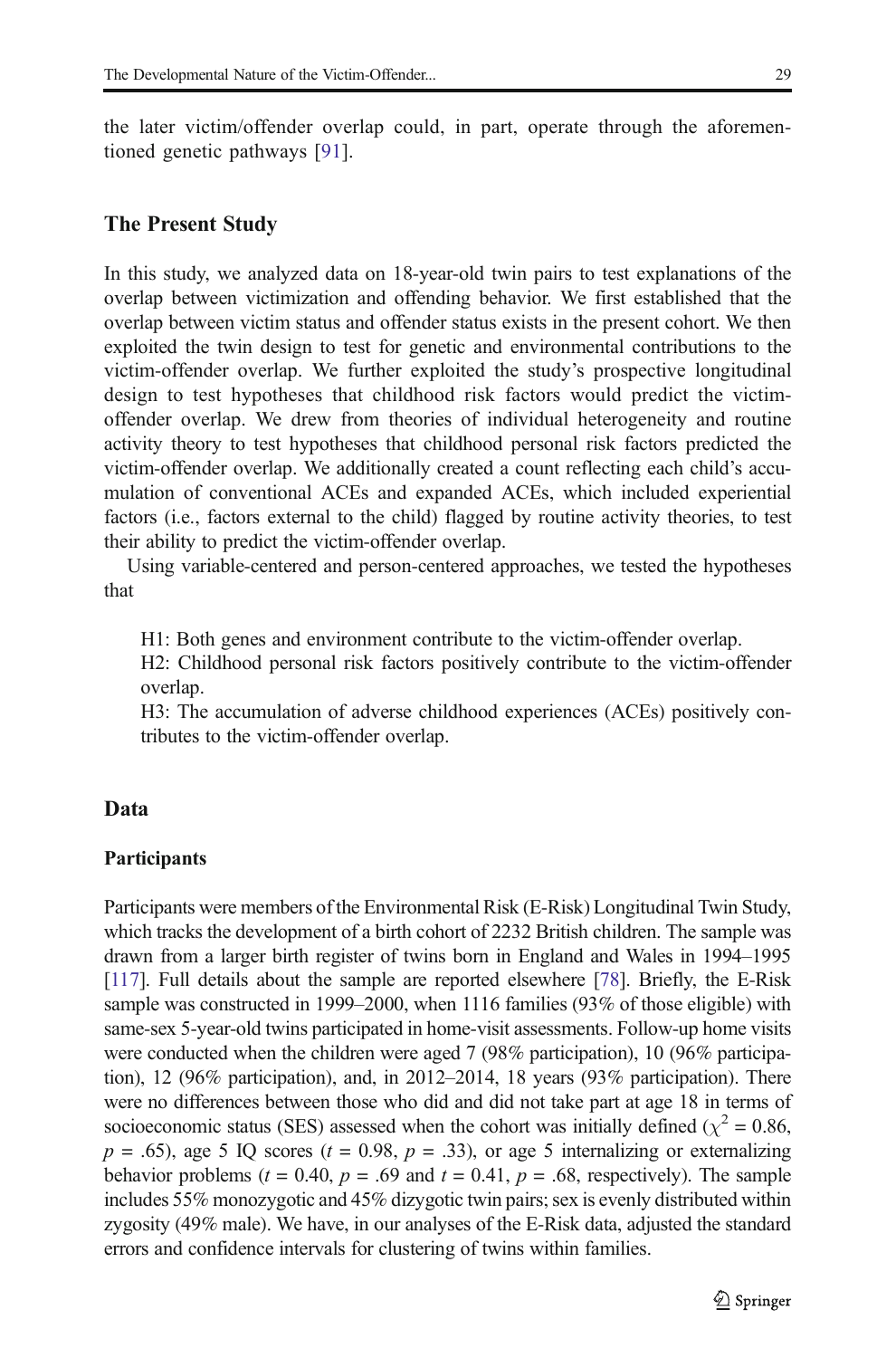Families were recruited to represent the UK population of families with newborns in the 1990s, on the basis of residential location throughout England and Wales, and mother's age. Teenaged mothers with twins were overselected to replace high-risk families who were selectively lost to the register through nonresponse. Older mothers having twins via assisted reproduction were underselected to avoid an excess of well-educated older mothers. These strategies ensured that the study sample represents the full range of socioeconomic conditions in Great Britain, as reflected in the families' distribution on a neighborhood-level socioeconomic index (ACORN [A Classification of Residential Neighborhoods], developed by CACI Inc. for commercial use) [\[82](#page-23-0)]: 25.6% of E-Risk families live in "wealthy achiever" neighborhoods compared to 25.3% nationwide, 5.3 vs. 11.6% live in "urban prosperity" neighborhoods, 29.6 vs. 26.9% live in "comfortably off" neighborhoods, 13.4 vs. 13.9% live in "moderate means" neighborhoods, and 26.1 vs. 20.7% live in "hard-pressed" neighborhoods. E-Risk underrepresents "Urban Prosperity" because such households are significantly more likely to be childless. Since study participants live all over England and Wales, there was no geographic clustering (beyond twins within families) of individuals within neighborhood locations.

#### Victimization at Age 18 Years

To assess victim status, participants were interviewed face-to-face at age 18 years about their crime victimization experiences between ages 12 and 18 years, which are the years in secondary school in the UK (a meaningful reporting period for the respondents). Face-to-face interviews were conducted to allow the clinical interviewer to administer probes and also to respond if a twin became distressed. Standardized interviews used the Juvenile Victimization Questionnaire 2nd revision (JVQ-R2) [\[44,](#page-21-0) [52](#page-22-0)], adapted as a clinical interview [\[45\]](#page-22-0). The JVQ-R2 was developed at the University of New Hampshire Crimes Against Children Research Center, has good psychometric properties [\[43](#page-21-0)], has been used extensively in nationwide US surveys (including the National Survey of Children's Exposure to Violence), and was used in the UK National Society for the Prevention of Cruelty to Children (NSPCC) national survey [\[98,](#page-24-0) [99\]](#page-24-0). Study members were asked whether they had been a victim of a variety of types of physical assault (10 types), property crime (3 types), sexual assault (4 types), or internet/mobile phone harassment  $(3 \text{ types})$ .

Affirmative ("yes") responses to each of the 20 victimization questions were summed to create a victimization variety score. Forty-eight percent of Study members reported at least one type of victimization and, on average, Study members reported 1.52 different types of victimization each. E-Risk Study members' victimization was similar to that of lifetime victimization reported for the NSPCC sample [\[45](#page-22-0)]. See Tables S.1 and S.2 for descriptive statistics about victimization.

 $\frac{1}{2}$  Internet and mobile phone harassment are criminal offenses under UK law. Details can be found here: [http://www.cps.gov.uk/legal/a\\_to\\_c/communications\\_sent\\_via\\_social\\_media/](http://www.cps.gov.uk/legal/a_to_c/communications_sent_via_social_media/) and here: [http://www.cps.gov.](http://www.cps.gov.uk/legal/s_to_u/stalking_and_harassment/%23a05a) [uk/legal/s\\_to\\_u/stalking\\_and\\_harassment/#a05a](http://www.cps.gov.uk/legal/s_to_u/stalking_and_harassment/%23a05a)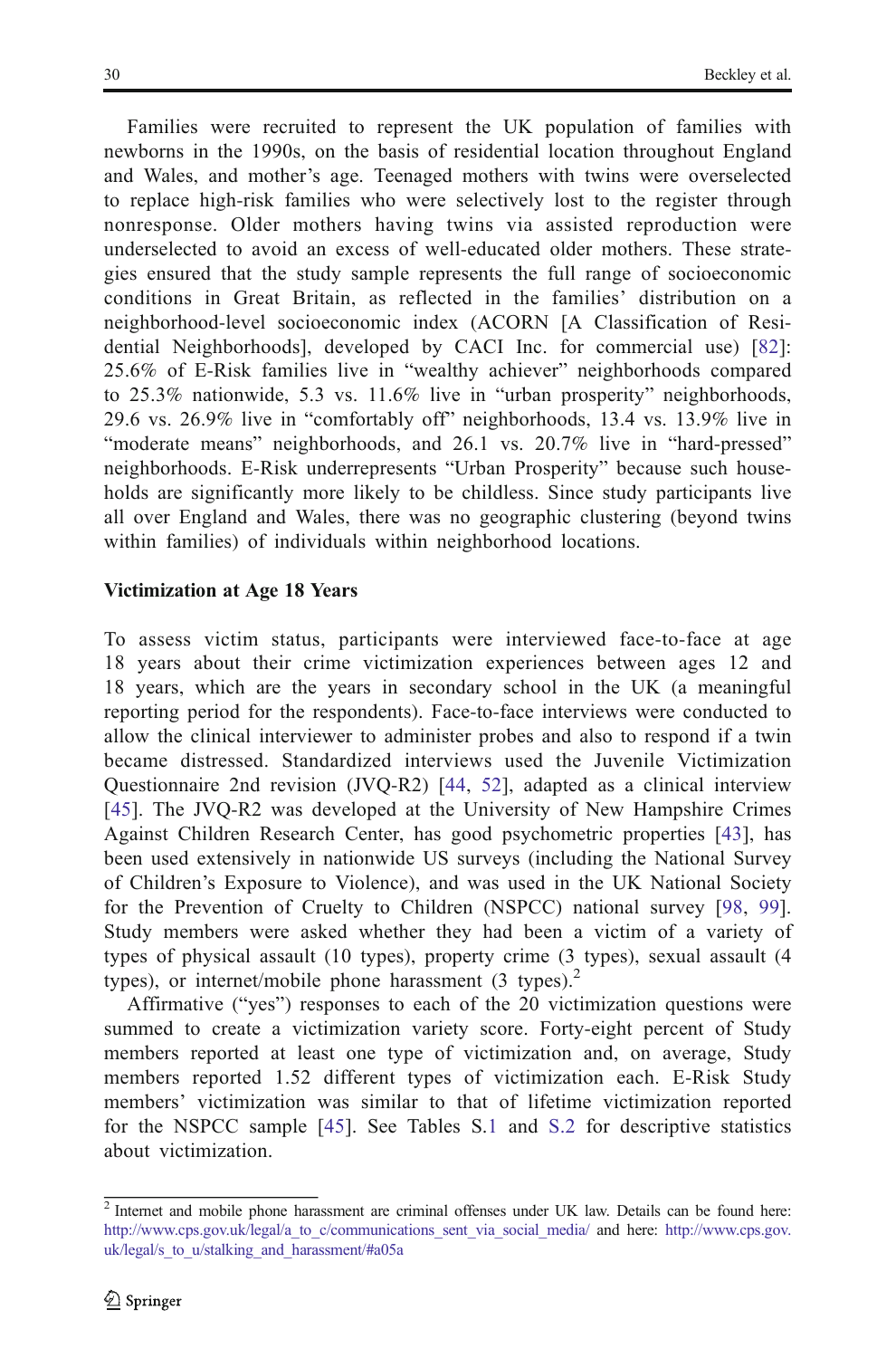### Offending at Age 18 years

To assess offender status, participants completed a computer questionnaire at age 18 years which asked about their engagement in a variety of types of offending behaviors between ages 17 and 18 years. A computer questionnaire, as opposed to a face-to-face interview, was administered as distress was not expected and validity of reporting illegal behaviors by teens is enhanced by a computer format [\[103](#page-24-0)]. The respondent was able to read the short description of each crime on the screen, while also hearing it over headphones to eliminate any effects of poor reading skill. There were 20 questions about non-violent offenses such as theft, fraud, vandalism, breaking and entering, and selling drugs. There were 13 questions about violent offenses such as assault, robbery, making threats, and carrying a weapon.

Affirmative ("yes") responses to each of the 33 offending questions were summed to create an offending variety score. Fifty percent of Study members reported any type of offending and, on average, Study members reported 1.74 different types of offending each. See Table S.1 for descriptive statistics about offending.

#### Personal Risk Factors Ages 5–12 Years

We included the following childhood personal risk factors that have been theoretically linked to the victim-offender overlap: low self-control, low cognitive ability, early puberty, conduct disorder diagnosis, pre-teen delinquent behavior, and pre-teen substance use. These risk factors were measured during childhood up to age 12 years, preceding the measurement of both victimization and offending, providing stronger grounds for causal inference based on temporal order. Measurement details are provided in Table S.1.

#### Accumulation of Adverse Childhood Experiences

We measured ACEs in two categories. First, we measured conventional ACEs [[40\]](#page-21-0): physical abuse, sexual abuse, emotional abuse and neglect, physical neglect, domestic violence exposure, parental antisocial behavior, family history of substance abuse, family history of mental health disorders, and parental separation or divorce. Second, from the results from the PHL ACEs survey and routine activity theory, we identified 10 adversities that we could test as part of the E-Risk Study: experiencing bullying, living in foster care, low childhood socioeconomic status, peer substance abuse, low parental monitoring (as evaluated by parents), low parental monitoring (as evaluated by children), participant-perceived unsafe neighborhood, high neighbor crime victimization measured via neighbor survey, neighborhood rated as unsafe through systematic social observation, and high-crime neighborhood measured through official police records. Sixteen ACEs were measured during childhood up to age 12 years; 3 neighborhood ACEs were measured between ages 13 and 17; measurement details are provided in Table S.1. The correlations between the items in our ACEs scale can be found in Table S.3.

We additionally created a summary scale of all risk factors. The summary scale of all risk factors added conventional ACEs, expanded ACEs, and personal risk factors. Study members were counted as having the personal risk factor if they were in the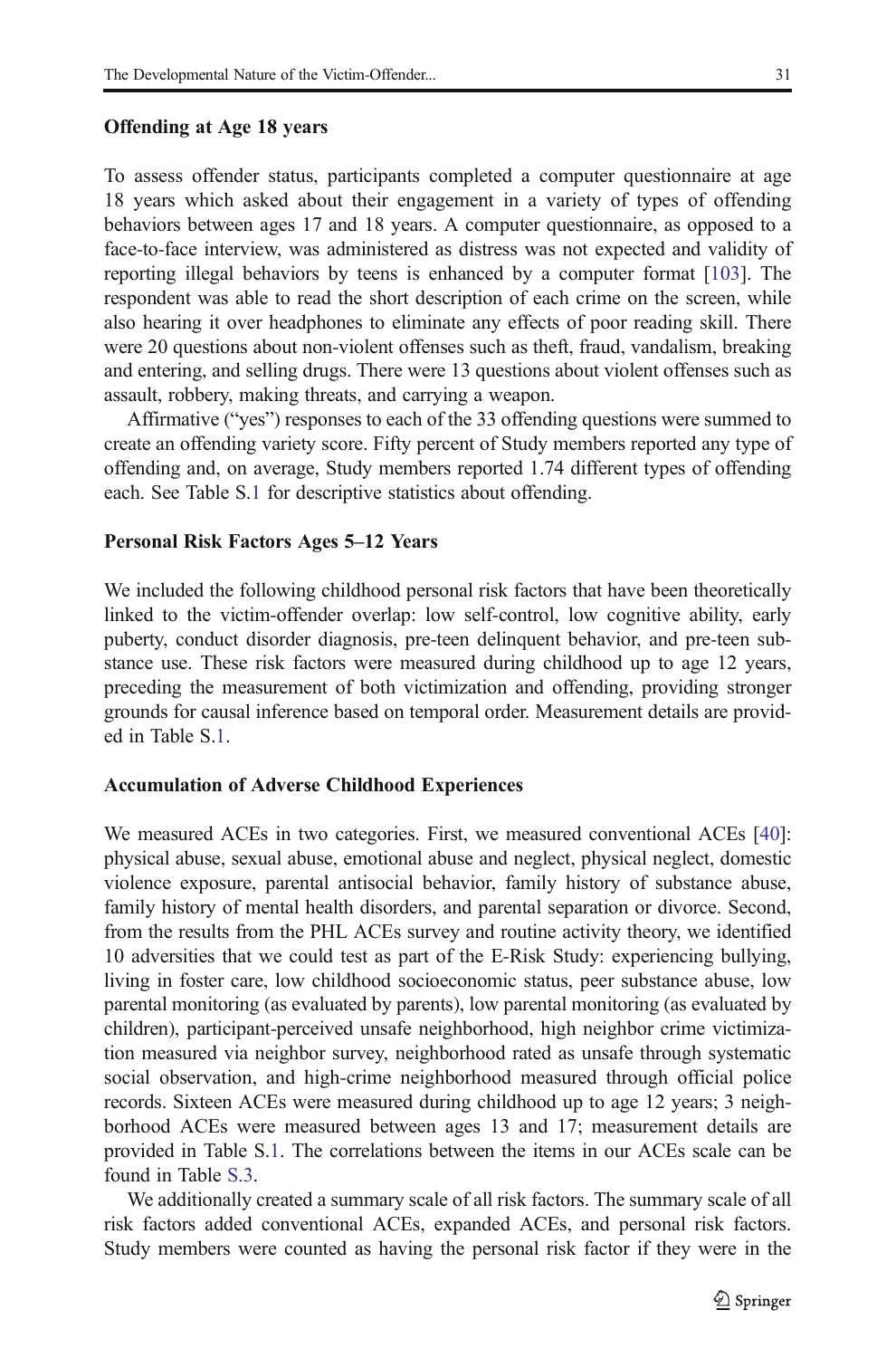top quartile of low self-control, early puberty, childhood self-reported delinquency, and childhood substance use; in the bottom quartile of cognitive ability; met the diagnostic criteria for conduct disorder.

All analyses were carried out in R 3.3.1 [\[97](#page-24-0)] using the following packages: OpenMx [\[16,](#page-20-0) [80](#page-23-0), [96](#page-24-0)], ppcor [\[64\]](#page-22-0), and compareGroups [\[116\]](#page-25-0).

# **Results**

Our preliminary analytic step was to verify that the victim-offender overlap existed in our data. Study members were about 1.5 times as likely to be victim-offenders (29%) compared to victims-only (16%) or offenders-only (20%). We assessed the association between self-reported victimization and offending through a correlation. E-Risk data confirmed the association between victimization and offending. Adolescents who were victimized were significantly more likely to offend  $(r = 0.42, 95\% \text{ CI } 0.39{\text{-}}0.46)$ .

### Do Both Genes and Environment Contribute to the Victim-Offender Overlap?

The first part of our main analysis was a behavioral genetic analysis to test the hypothesis that both genetic and environmental factors contribute to the victimoffender overlap. It was important to begin with a behavioral genetic model because (a) past research exploring environmental risk factors has produced few conclusive results explaining the victim-offender overlap and (b) past research using behavioral genetic models has found that environmental factors do not explain the victim-offender overlap [\[6](#page-20-0), [118](#page-25-0)]. We used the classical twin study method to decompose variation in victimization, offending, and their overlap into three latent factors: additive genes, the "shared" environment, and the "unique" environment.<sup>3</sup> The shared environment represents environmental non-genetic factors that make family members similar, whereas the unique environment represents factors that make family members different (and also includes measurement error in the outcome measure). The proportion of variance in a phenotype attributed to the three latent factors is estimated by comparing the degree of similarity between identical (monozygotic (MZ)) twins, who share 100% of their genetic variation, to the degree of similarity between fraternal (dizygotic (DZ)) twins, who share 50% of their genetic variation, on average. One key assumption of the twin study method is that monozygotic and dizygotic twin pairs experience trait-relevant environmental exposure equally (the equal environment assumption). $4$  In other words, the zygosity of the twin pair is not tied to environmental experiences; in practice, this biases result towards genetic influence. To estimate the relative importance of the genetic and environmental influences, we compare the correlation of a characteristic between Twin A and Twin B in pairs of MZ twins to that of the correlation of a characteristic between Twin A and Twin B in pairs of DZ twins. If twin correlations are greater for MZ pairs than for DZ pairs, this indicates genetic influences on individual

<sup>&</sup>lt;sup>3</sup> These latent factors are often abbreviated as A (additive genetic effect), C (shared environmental effect), and E (unique environmental effect), and the model is often called an ACE model. We avoid using the abbreviated

terms in this study as they match the CDC's abbreviation for adverse childhood experiences (ACEs). <sup>4</sup> For a complete review of twin models, modeling assumptions, and potential sources of bias in the estimated effects, we refer readers to Neale and Maes [\[81\]](#page-23-0).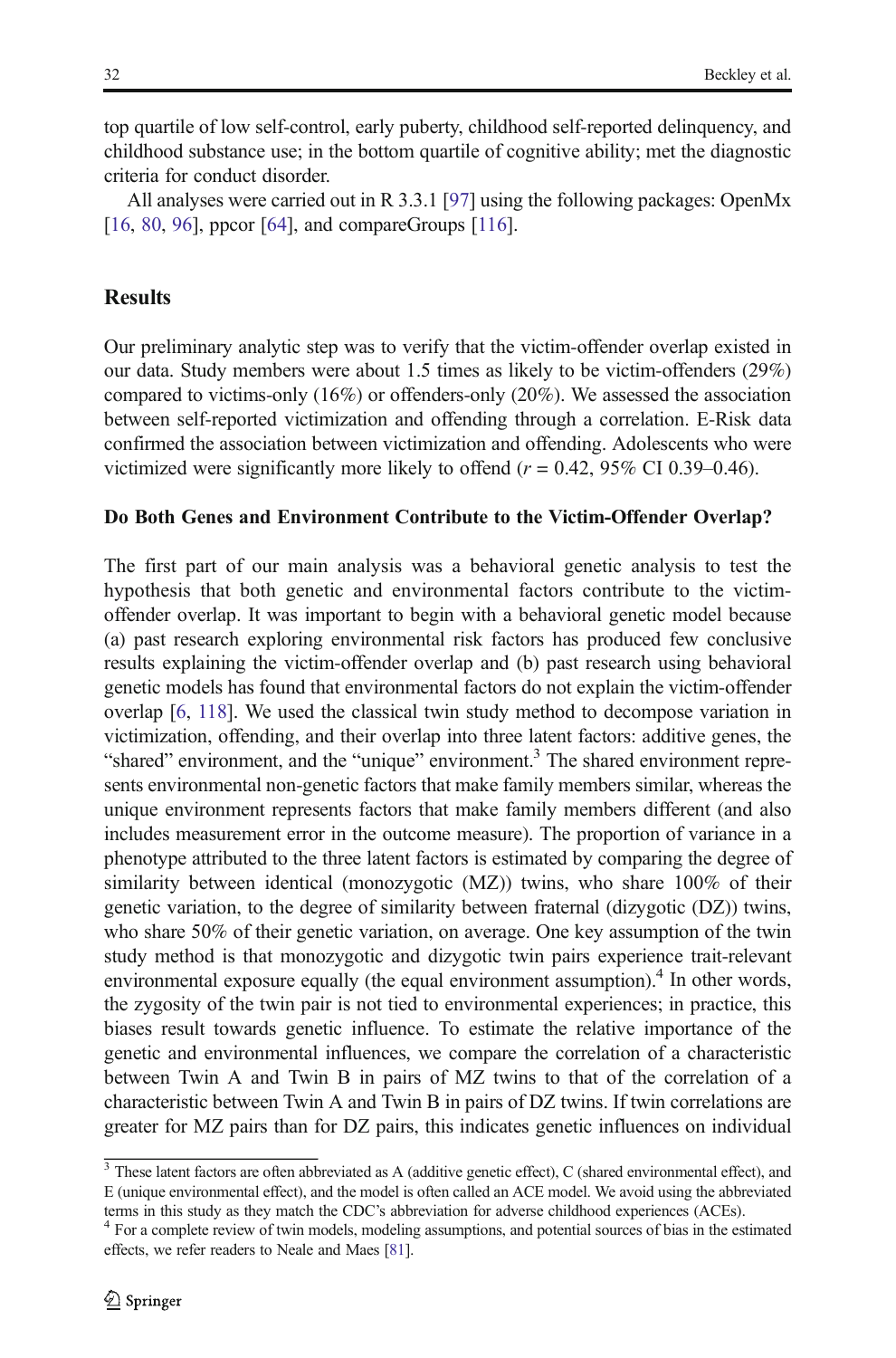differences in a characteristic. If the correlation between twins is equal across MZ and DZ pairs, this indicates shared environmental influences. If the correlation between MZ pairs is less than perfect, then we can infer that influences uniquely experienced by each child have made the twins different. We first estimated the twin correlations of victimization, offending, and their overlap. We then fit a bivariate model with Cholesky decomposition, which decomposes the variance of victimization and offending and their covariance into genetic, shared, and non-shared environmental influences. The best fitting model retained additive genetic, shared environmental, and unique environmental influences (model fit statistics can be found in Table S.4).

The correlation between Twin A's victimization and Twin B's victimization was significantly greater for MZ than for DZ pairs  $(0.51, 95\% \text{ CI } 0.44-0.57, \text{ in MZ vs } 0.34,$ 95% CI 0.26–0.42, in DZ) (see Table [1\)](#page-10-0). As implied by these correlations, modeling showed that the variation in victimization was explained by genetic factors (31%, 95% CI 0.12–0.49), shared environmental factors (19%, 95% CI 0.03–0.35), and unique environmental factors (50%, 95% CI 0.44–0.56) (see Fig. [1\)](#page-10-0).<sup>5</sup>

The correlation between Twin A's offending and Twin B's offending was also significantly greater for MZ than for DZ pairs (0.55, 95% CI 0.49–0.60, in MZ vs 0.39, 95% CI 0.31–0.46, in DZ). As implied by the correlations, modeling showed that the variation in offending was explained by genetic factors (33%, 95% CI 0.15–0.51), shared environmental factors (22%, 95% CI 0.06–0.37), and unique environmental factors (45%, 95% CI 0.40–0.51).

In contrast, the correlation between Twin A's victimization and Twin B's offending, and vice-versa (also known as the cross-twin, cross-trait correlation), was not significantly different between MZ and DZ twins (0.26, 95% CI 0.18–0.34, in MZ vs 0.22, 95% CI 0.13–0.31, in DZ; 0.25, 95% CI 0.17–032, in MZ vs 0.23, 95% CI 0.15–0.33, in DZ, respectively). This result implied that shared environmental factors were important for explaining the victim-offender overlap.

Given the result that both genes and environment were important for explaining victimization and offending, we next tested the extent to which the genetic and environmental factors influencing each outcome were similar by transforming the results of the Cholesky decomposition into the mathematically identical correlated factors solution (Loehlin 1996).<sup>6</sup>

The correlation  $(r)$  between the factors was estimated using the following formula;

$$
r = \frac{(vo)(v)}{\sqrt{(v^2)\left((vo)^2 + (o^2)\right)}},
$$

where for a given factor (additive genetic, shared environment, unique environment),  $vo$  represents the unstandardized variance for victimization-offending,  $v$  represents the

 $\frac{5}{5}$  The percentages represent the standardized variances, or the proportion of variation explained by each given factor as calculated by  $V_x^* = V_x/V_p$ , where  $V_p$  is the sum of all the unstandardized variance components and  $V_x$  is the unstandardized variance of a given factor.<br><sup>6</sup> The correlations were calculated using unstandardized forms of the variance components found in Table [1](#page-10-0).

The unstandardized variance components, standardized variance components, and the formulae for calculating the correlations between the factors can be found in Table S.5.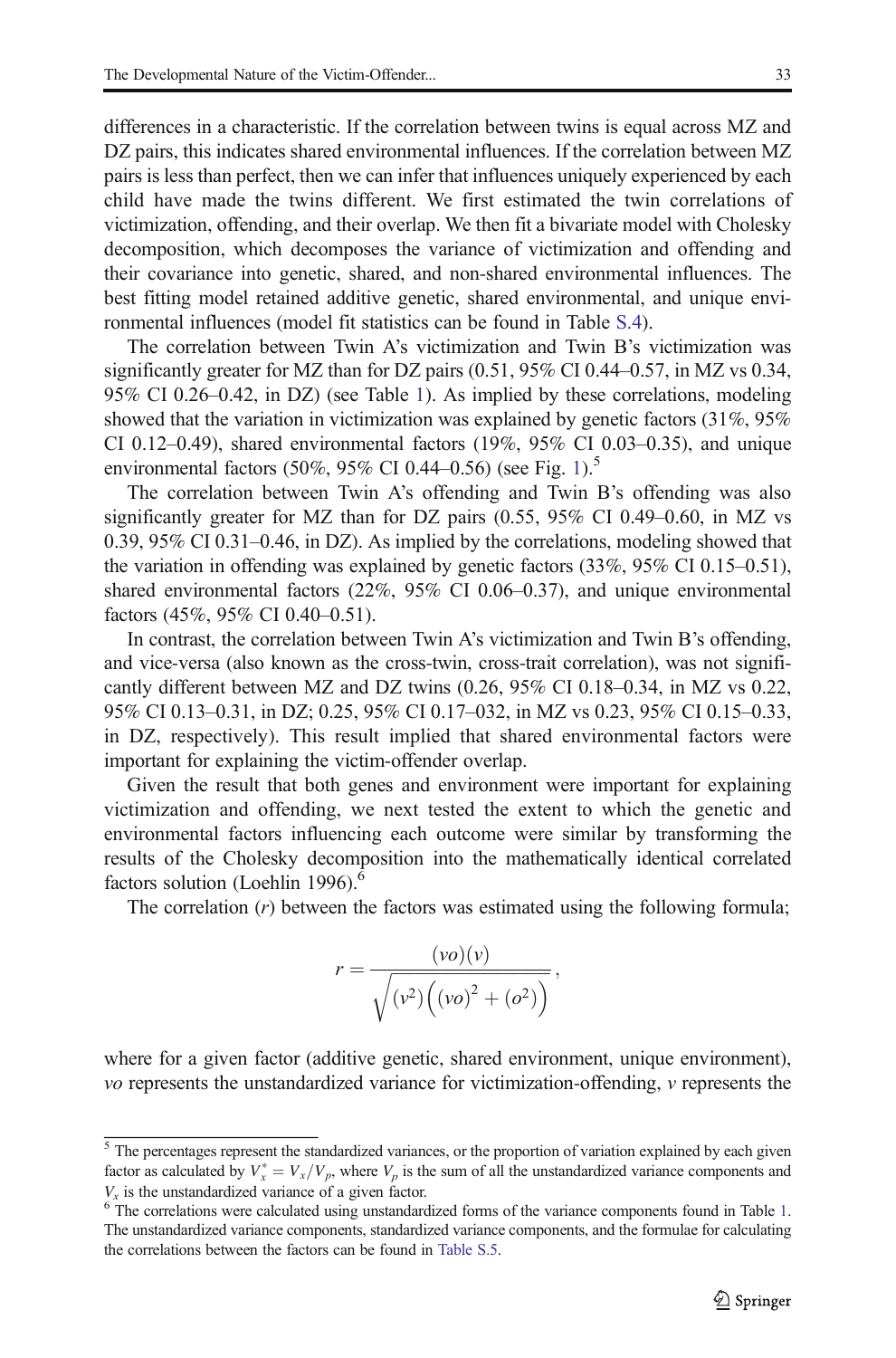|                      | Victimization Twin B | Offending Twin B    |  |  |
|----------------------|----------------------|---------------------|--|--|
| Monozygotic          |                      |                     |  |  |
| Victimization Twin A | $0.51(0.44 - 0.57)$  | $0.25(0.17-0.32)$   |  |  |
| Offending Twin A     | $0.26(0.18-0.34)$    | $0.55(0.49-0.60)$   |  |  |
| Dizygotic            |                      |                     |  |  |
| Victimization Twin A | $0.34(0.26 - 0.42)$  | $0.24(0.15-0.33)$   |  |  |
| Offending Twin A     | $0.22(0.13-0.31)$    | $0.39(0.31 - 0.46)$ |  |  |

<span id="page-10-0"></span>Table 1 Estimated correlations between victimization and offending at age 18 years within and between twin pairs, by zygosity, 95% confidence interval in parentheses

The correlation between victimization and offending in the full cohort was 0.42. The correlation among monozygotic twins (0.42; 95%CI 0.35–0.48) and dizygotic twins (0.44; 95%CI 0.35–0.51) was not significantly different from the full cohort. The cross-twin cross-trait correlations were constrained to offending Twin A victimization Twin B in the bivariate Cholesky decomposition twin model

unstandardized variance for victimization, and o represents the unstandardized variance for offending.

Figure 1 shows that the genetic factors between victimization and offending were correlated at 0.28 (95% CI 0–0.63), indicating that victimization and offending had relatively little genetic influence in common. However, the shared environmental factors that accounted for the overlap between victimization and offending were correlated at 0.86 (95% CI 0.36–1.00), indicating that victimization and offending were influenced by many of the same shared environmental risk factors. The unique environmental factors between victimization and offending were correlated at 0.33 (95% CI 0.26–0.40), indicating that victimization and offending were influenced by some of the same unique environmental risk factors. Through path tracing, we calculated that the proportion of the covariance between



Fig. 1 Correlated factor solution from the bivariate twin model. Univariate estimates showed that victimization and offending were influenced by genetic and environmental factors. Correlations showed that victimization and offending were affected by many of the same shared environmental factors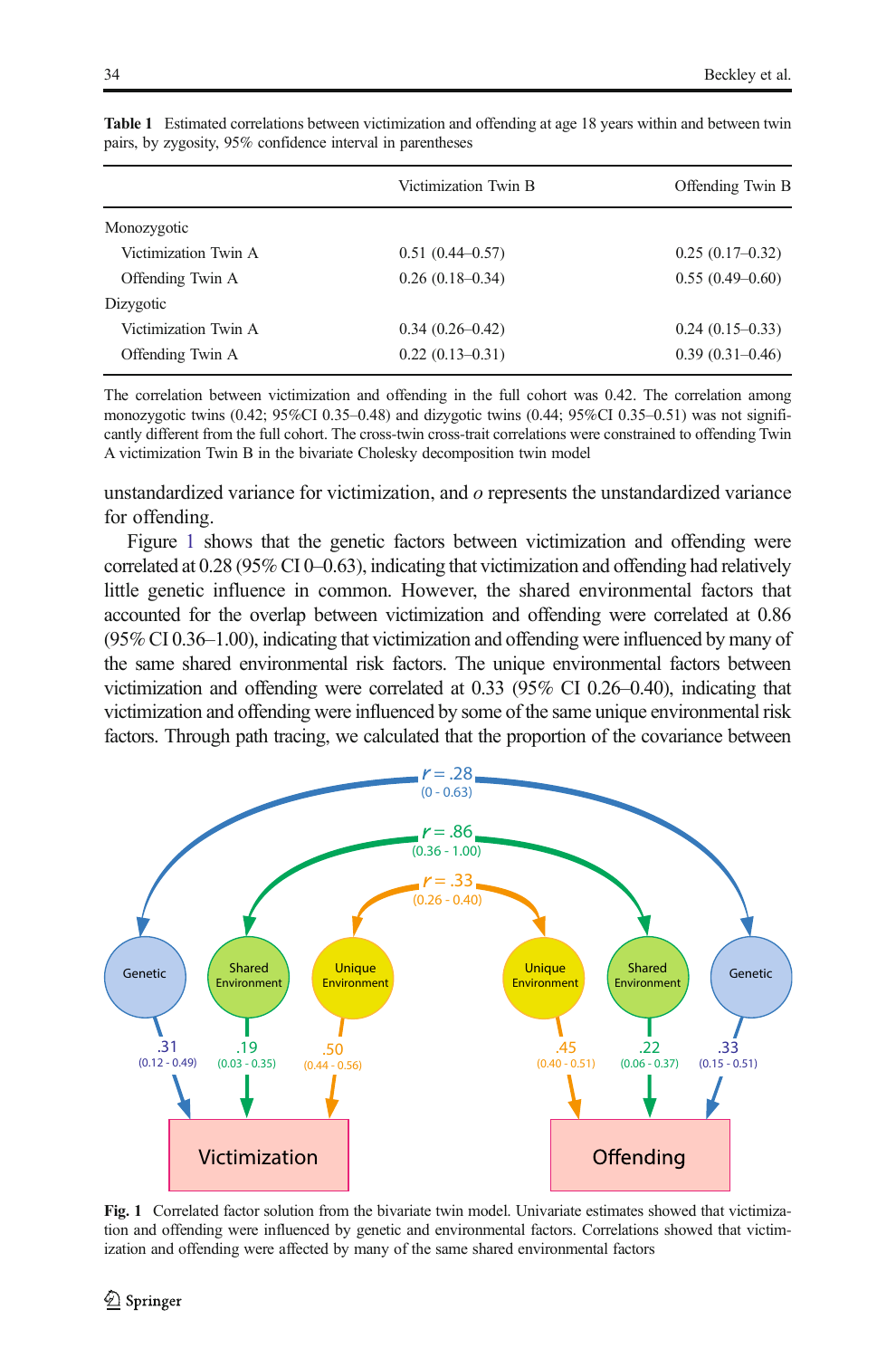victimization and offending that was explained by genetic factors was 22% (95% CI 0– 0.56), by shared environmental factors 40% (95% CI 0.10–0.68) and by unique environmental factors 37% (95% CI 0.28–0.48). In sum, our results show that in this cohort, victimization and offending were under genetic and environmental influence. A large part of the overlap in victimization and offending could be attributed to many of the same (unmeasured) environmental factors.

We analyzed sex heterogeneity in the victim-offender overlap and found that, while there were some minor sex differences, the results between males and females were substantively similar. With about 500 pairs of boys and 500 pairs of girls, our cohort was not large enough to yield decisive tests of sex differences [[102](#page-24-0)]. Sex-specific correlations followed the same pattern and can be found in Table S.6.

# Using a Variable-Ventered Approach, Do Childhood Personal Risk Factors and Adverse Childhood Experiences Positively Contribute to the Victim-Offender Overlap?

The second part of our analysis used a variable-centered approach to test the hypotheses that early childhood personal risk factors and the accumulation of adverse childhood experiences positively contribute to the victim-offender overlap. As in previous research, we found that the same risk factors that were associated with victimization were also generally associated with offending (see Table [2\)](#page-12-0). Next, we tested the extent to which these risk factors accounted for the zero-order correlation between victimization and offending (which was  $r = 0.42, 95\%$ CI 0.39–0.46). In this approach, we examined partial correlations between victimization and offending while controlling for each risk factor separately. We then calculated the amount of reduction in the correlation between victimization and offending, after partialling out common risk factors (see final column of Table [2\)](#page-12-0). A reduced correlation would imply that the risk factor helps explain the victim-offender overlap.

Table [2](#page-12-0) shows that the risk factors, both personal risks and adverse childhood experiences, produced relatively weak reductions in the victimization-offending zero-order correlation. The strongest reductions came from the personal risk factors of low self-control and childhood self-reported delinquency, each of which reduced the zero-order correlation by 13%. The cumulative scale of all ACEs reduced the zero-order correlation by 11%. The summary scale of all personal risk factors combined with ACEs reduced the zero-order correlation by 12%, suggesting that personal risk factors and ACEs confer overlapping risk to the victim-offender overlap. As anticipated, when taken one-by-one, the single adversities contained in the ACEs scale produced weak reductions in the correlation between victimization and offending. The remaining variables (personal risk factors and the individual ACEs) all reduced the zero-order correlation between victimization and offending by less than 10% each.

# Using a Person-Centered Approach, Do Childhood Personal Risk Factors and Adverse Childhood Experiences Positively Contribute to the Victim-Offender Overlap?

In a complementary, person-centered approach, we categorized individuals into four groups: neither victims nor offenders (individuals scoring 0 on both variety score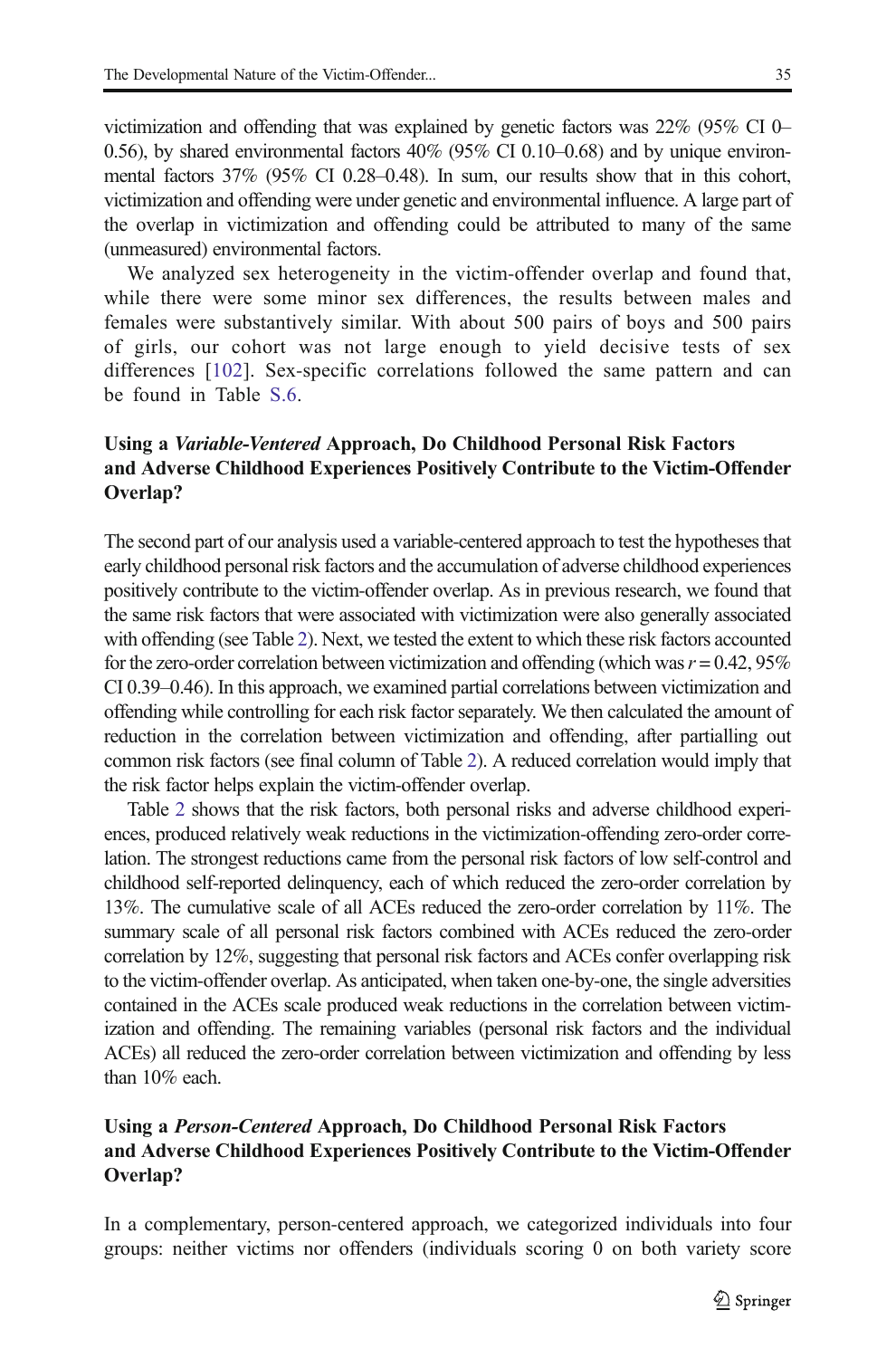| Risk factor                                    | Correlation $(r)$ |                     | Partial correlation |                                                   |  |  |
|------------------------------------------------|-------------------|---------------------|---------------------|---------------------------------------------------|--|--|
|                                                | $\mathcal{V}$     | $\overline{O}$      | $v$ - $o(r)$        | Reduces v-o zero-order<br>correlation by $(\%)^a$ |  |  |
| Personal risk factors                          |                   |                     |                     |                                                   |  |  |
| Low self-control $z$ -score                    | 0.266             | 0.345               | 0.365               | 13.6                                              |  |  |
| Cognitive ability                              | $-0.088$          | $-0.102$            | 0.419               | 0.7                                               |  |  |
| Early puberty                                  | 0.072             | 0.019 <sup>ns</sup> | 0.416               | 1.4                                               |  |  |
| Conduct disorder diagnosis                     | 0.208             | 0.320               | 0.384               | 9.1                                               |  |  |
| Childhood self-reported delinquency            | 0.235             | 0.441               | 0.366               | 13.3                                              |  |  |
| Childhood substance use                        | 0.192             | 0.332               | 0.388               | 8.0                                               |  |  |
| Total count of all 19 ACEs                     | 0.274             | 0.257               | 0.378               | 10.4                                              |  |  |
| Conventional ACEs (up to 9 ACEs) <sup>b</sup>  | 0.228             | 0.199               | 0.394               | 6.5                                               |  |  |
| Physical abuse                                 | 0.187             | 0.140               | 0.407               | 3.6                                               |  |  |
| Sexual abuse                                   | 0.052             | 0.061               | 0.420               | 0.4                                               |  |  |
| Emotional abuse or neglect                     | 0.143             | 0.089               | 0.415               | 1.6                                               |  |  |
| Physical neglect                               | 0.090             | 0.062               | 0.419               | 0.7                                               |  |  |
| Domestic violence exposure                     | 0.124             | 0.132               | 0.412               | 2.3                                               |  |  |
| Parental antisocial behavior                   | 0.161             | 0.151               | 0.405               | 3.9                                               |  |  |
| Family history of substance abuse              | 0.148             | 0.104               | 0.416               | 1.4                                               |  |  |
| Family history of mental health disorders      | 0.108             | 0.072               | 0.411               | 2.6                                               |  |  |
| Parental separation or divorce                 | 0.130             | 0.136               | 0.413               | 2.2                                               |  |  |
| Expanded ACEs (up to 10 ACEs)                  | 0.226             | 0.227               | 0.390               | 7.4                                               |  |  |
| Bullying victim                                | 0.147             | 0.023 <sup>ns</sup> | 0.423               | $-0.2$                                            |  |  |
| Lived in foster care                           | 0.089             | 0.068               | 0.418               | 0.8                                               |  |  |
| Low socioeconomic status                       | 0.116             | 0.107               | 0.415               | 1.7                                               |  |  |
| Peer substance abuse                           | 0.168             | 0.242               | 0.400               | 5.2                                               |  |  |
| Low parental monitoring (mother)               | 0.093             | 0.135               | 0.417               | 1.2                                               |  |  |
| Low parental monitoring (participant)          | 0.107             | 0.213               | 0.412               | 2.4                                               |  |  |
| Participant-perceived unsafe neighborhood      | 0.165             | $0.036^{\rm ns}$    | 0.424               | $-0.6$                                            |  |  |
| High neighbor victimization                    | 0.073             | 0.053               | 0.425               | $-0.7$                                            |  |  |
| Neighborhood rated unsafe                      | 0.089             | 0.112               | 0.415               | 1.6                                               |  |  |
| High-crime neighborhood                        | 0.053             | $0.026^{ns}$        | 0.416               | 1.3                                               |  |  |
| Summary scale of all risk factors <sup>c</sup> | 0.232             | 0.361               | 0.372               | 11.7                                              |  |  |

<span id="page-12-0"></span>**Table 2** Association between risk factors, victimization  $(v)$  and offending  $(o)$  in a birth cohort. The table shows correlations between each risk factor with victimization and offending, respectively, and the partial correlation between victimization and offending, after partialling out effect of each risk factor

Pairwise correlations for full sample

<sup>a</sup> Percent difference between zero-order correlation (0.42) and partial correlation

<sup>b</sup> Our measure includes 9 items, in contrast to the 10 conventional ACEs, because we found that coders could not empirically separate emotional abuse and emotional neglect in a reliable way

<sup>c</sup> The summary scale of all risk factors added conventional ACEs, expanded ACEs, and personal risk factors. Study members were counted as having the personal risk factor if they were in the top quartile of low selfcontrol, early puberty, childhood self-reported delinquency, and childhood substance use; in the bottom quartile of cognitive ability; met the diagnostic criteria for conduct disorder

ns  $p > 0.05$ . All other correlations significant  $p < 0.05$ , significance adjusted for within-family clustering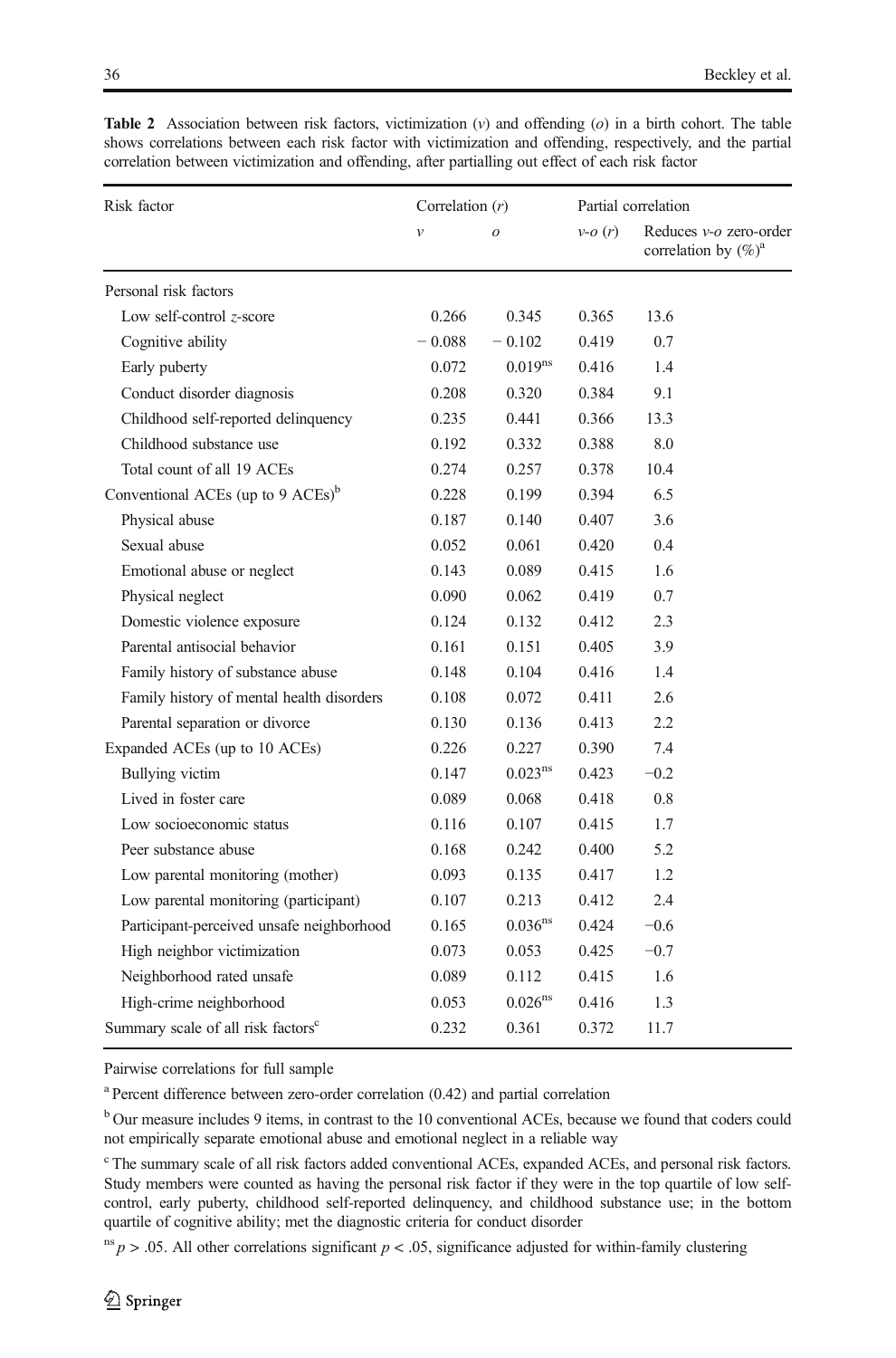|                                                             | Victim-offender status     | $p < .05$ compared                 |                                    |                                  |                                     |
|-------------------------------------------------------------|----------------------------|------------------------------------|------------------------------------|----------------------------------|-------------------------------------|
|                                                             | Neither $(N)$<br>$n = 659$ | Victim-<br>only $(V)$<br>$n = 312$ | Offender-<br>only (O)<br>$n = 380$ | Victim-<br>offender<br>$n = 546$ | to victim-<br>offender <sup>a</sup> |
| Victimization and offending                                 |                            |                                    |                                    |                                  |                                     |
| Victimization, mean<br>(SD)                                 | 0.00(0.00)                 | 2.39 (2.09)                        | 0.00(0.00)                         | 3.85(2.91)                       | N, V, O                             |
| Offending, mean (SD)                                        | 0.00(0.00)                 | 0.00(0.00)                         | 2.64 (2.36)                        | 4.07(3.03)                       | N, V, O                             |
| Personal risk factors                                       |                            |                                    |                                    |                                  |                                     |
| Low self-control z-<br>-score, mean (SD)                    | $-0.37(0.88)$              | $-0.10(0.89)$                      | 0.05(0.99)                         | 0.36(1.02)                       | N, V, O                             |
| Cognitive ability,<br>mean (SD)                             | 99.9 (15.4)                | 98.4 (14.8)                        | 100.2(15.6)                        | 98.1 (15.5)                      |                                     |
| Early puberty, mean<br>(SD)                                 | 2.60(1.08)                 | 2.73 (1.13)                        | 2.59(1.11)                         | 2.70(1.12)                       |                                     |
| Conduct disorder<br>diagnosis, $N(\%)$                      | 35 (5.3%)                  | 35 (11.2%)                         | 65 (17.1%)                         | 151 (27.7%)                      | N, V, O                             |
| Childhood<br>self-reported<br>delinquency, mean<br>(SD)     | 1.14(1.39)                 | 1.46(1.52)                         | 2.24(2.25)                         | 2.84(2.11)                       | N, V, O                             |
| Childhood substance<br>use, mean (SD)                       | 0.54(0.89)                 | 0.70(0.98)                         | 0.88(1.13)                         | 1.30(1.43)                       | N, V, O                             |
| Total of all ACEs (up to<br>19 ACEs), mean (SD)             | 2.30(2.18)                 | 3.31(2.53)                         | 2.97(2.34)                         | 4.15(2.87)                       | N, V, O                             |
| Conventional ACEs<br>(up to 9 ACEs),<br>mean $(SD)$         | 1.09(1.28)                 | 1.66(1.56)                         | 1.34(1.37)                         | 2.00(1.69)                       | N, V, O                             |
| Physical abuse, N<br>$(\%)$                                 | $17(2.6\%)$                | 11 $(3.5\%)$                       | 11 $(2.9\%)$                       | 52 (9.5%)                        | N, V, O                             |
| Sexual abuse, N<br>$(\%)$                                   | 2(0.3%)                    | $2(0.6\%)$                         | $3(0.8\%)$                         | $9(1.6\%)$                       |                                     |
| Emotional abuse or<br>neglect, $N$ (%)                      | $6(0.9\%)$                 | 11 $(3.5\%)$                       | $8(2.1\%)$                         | 24 (4.4%)                        | N                                   |
| Physical neglect, N<br>$(\%)$                               | $3(0.5\%)$                 | $7(2.2\%)$                         | $2(0.5\%)$                         | $18(3.3\%)$                      | N, O                                |
| Domestic violence<br>exposure, $N(\%)$                      | 80 (12.1%)                 | 54 (17.3%)                         | 60 (15.8%)                         | $127(23.3%)$ N, O                |                                     |
| Parental antisocial<br>behavior, $N(\%)$                    | $103(15.6\%)$              | 95 (30.4%)                         | 85 (22.5%)                         | 183 $(33.6\%)$ N, O              |                                     |
| Family history of<br>substance abuse,<br>$N\left(\%\right)$ | 94 (14.3%)                 | 77 (24.7%)                         | 73 (19.2%)                         | 163 (30.0%) N, O                 |                                     |
| Family history of<br>mental health<br>disorders, $N(\%)$    | 167(25.4%)                 | 99 (32.0%)                         | 96 (25.3%)                         | 204 (38.2%) N, O                 |                                     |
| Parental separation<br>or divorce, $N(\%)$                  | 245 (38.0%)                | 163 (52.8%)                        | 173 (46.0%)                        | 310 $(58.1\%)$ N, O              |                                     |

<span id="page-13-0"></span>Table 3 Are victim-offenders unique? Comparing victim-offenders to three groups (individuals who are neither victims nor offenders, victims-only, and offenders-only)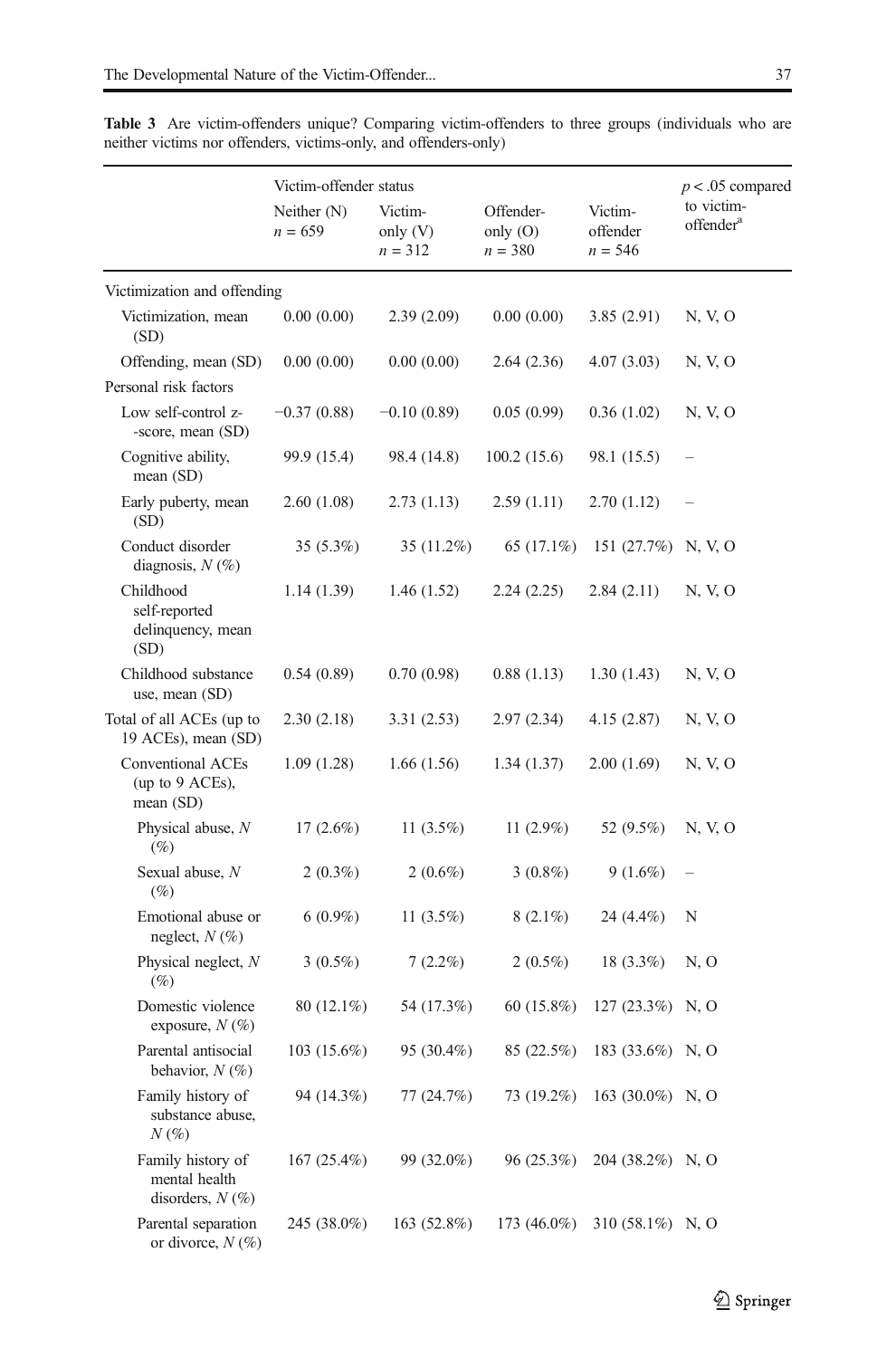|                                                                | Victim-offender status<br>Neither (N)<br>$n = 659$ | Victim-<br>only $(V)$<br>$n = 312$ | Offender-<br>only $(O)$<br>$n = 380$ | Victim-<br>offender<br>$n = 546$ | $p < .05$ compared<br>to victim-<br>offender <sup>a</sup> |  |
|----------------------------------------------------------------|----------------------------------------------------|------------------------------------|--------------------------------------|----------------------------------|-----------------------------------------------------------|--|
| Expanded ACEs (up<br>to 10 ACEs)                               | 1.21(1.38)                                         | 1.65(1.51)                         | 1.63(1.51)                           | 2.16(1.84)                       | N, V, O                                                   |  |
| Bullying victim, N<br>$(\%)$                                   | 34 (5.2%)                                          | 41 $(13.1\%)$                      | $23(6.1\%)$                          | 65 (11.9%) N, O                  |                                                           |  |
| Lived in foster care,<br>$N(\%)$                               | $2(0.3\%)$                                         | $3(1.0\%)$                         | $1(0.3\%)$                           | $9(1.6\%)$                       |                                                           |  |
| Low<br>socioeconomic<br>status, $N(\%)$                        | 94 (14.3%)                                         | 56 (17.9%)                         | 67(17.6%)                            | 135 (24.7%) N, O                 |                                                           |  |
| Peer substance<br>abuse, $N(\%)$                               | 70 (10.6%)                                         | 53 (17.0%)                         | 82 (21.7%)                           | 169 (31.1%) N, V, O              |                                                           |  |
| Low parental<br>monitoring<br>(mother), $N(\%)$                | 86 (13.1%)                                         | 52 (16.7%)                         | 80 (21.1%)                           | 125 (22.9%) N                    |                                                           |  |
| Low parental<br>monitoring<br>(participant), $N$<br>$(\%)$     | 96 (14.6%)                                         | 52 (16.7%)                         | 89 (23.4%)                           | 165 (30.2%) N, V, O              |                                                           |  |
| Participant--<br>perceived unsafe<br>neighborhood, N<br>$(\%)$ | 50 (7.6%)                                          | 43 (13.9%)                         | 40 $(10.6\%)$                        | 99 (18.2%) N, O                  |                                                           |  |
| High neighbor<br>victimization, N<br>$(\%)$                    | 131 (20.5%)                                        | 90 (29.7%)                         | 86 (23.4%)                           | 156 $(30.1\%)$ N                 |                                                           |  |
| Neighborhood rated<br>unsafe, $N(\%)$                          | 85 (14.4%)                                         | 56 (19.4%)                         | $67(19.4\%)$                         | 124 (25.9%) N                    |                                                           |  |
| High-crime<br>neighborhood, N<br>$(\% )$                       | 148 (23.5%)                                        | 69 (22.8%)                         | 84 (22.7%)                           | $131 (25.4\%) -$                 |                                                           |  |
| Summary scale of all risk<br>factors                           | 1.57(1.14)                                         | 1.95(1.23)                         | 2.14(1.35)                           | 2.66 (1.45)                      | N, V, O                                                   |  |

#### Table 3 (continued)

SD standard deviation, N number of Study members

<sup>a</sup> Significant pairwise two-tailed tests between the victim-offender group and each of the other groups are noted by the single letter abbreviation of the group for which the significant difference was found:  $N =$  neither victim nor offender,  $V =$  victim-only, and  $O =$  offender-only. Mean differences tested with Tukey's test. Proportion differences tested with chi-square or Fisher's exact test with  $p$  values adjusted for multiple comparisons within rows using the method described by Benjamini and Hochberg (1995)

scales; hereafter "neither", 35% of the sample), victims-only (individuals scoring 0 on offending variety but > 0 on victimization variety; 16%), offenders-only (individuals scoring 0 on victimization variety but  $> 0$  on offending variety; 20%), or victimoffenders (individuals scoring greater than 0 on both victimization and offending; 29%). We tested whether victim-offenders differed on risk predictors from offenders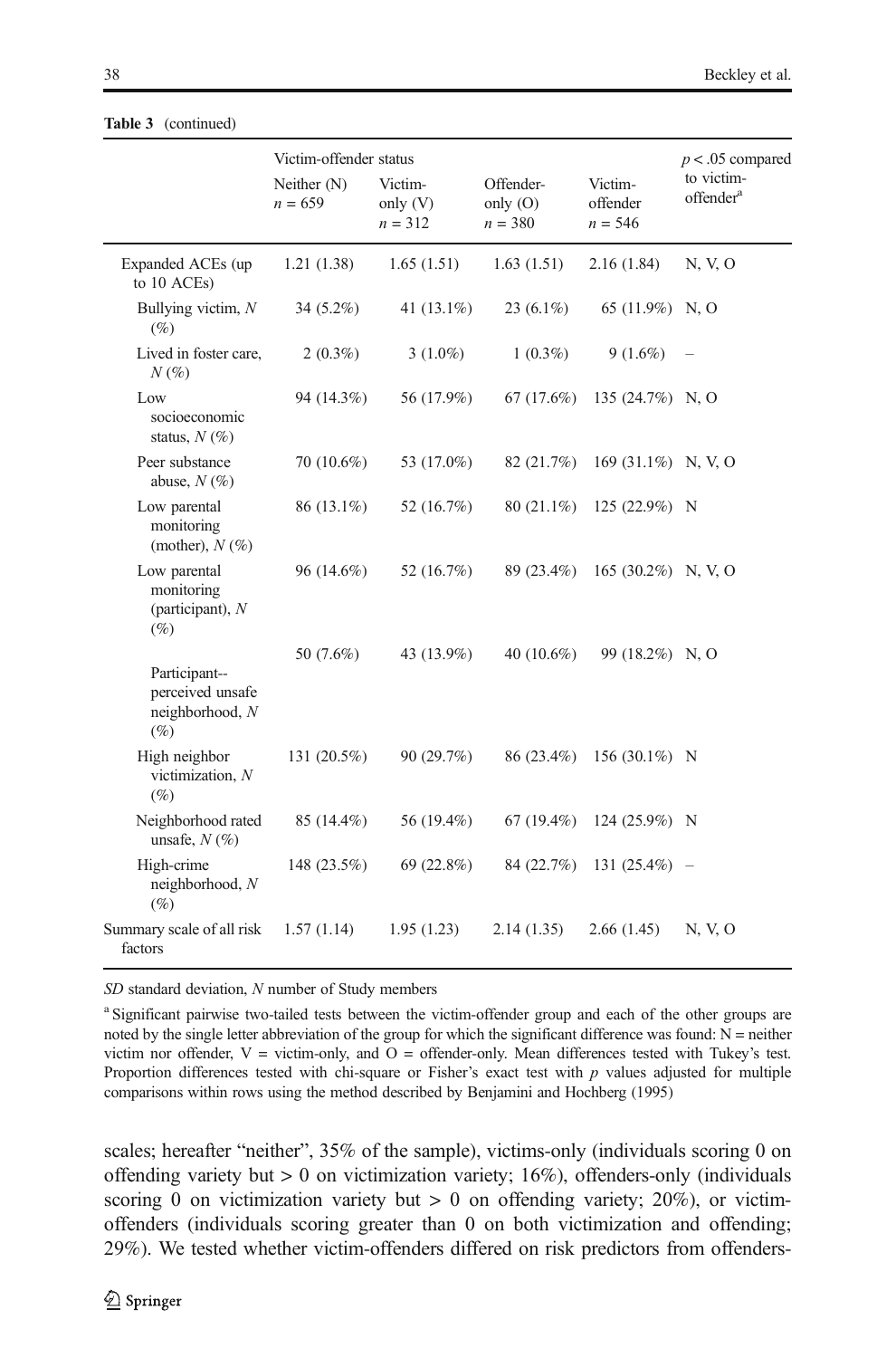only, victims-only, or adolescents who were neither. It was not surprising that victimoffenders were consistently worse-off from those adolescents who were neither (Table [3](#page-13-0)). The interesting question was whether victim-offenders differed from victims-only and offenders-only. In terms of personal risk factors measured in childhood, victim-offenders, compared to all other groups, had lower self-control, were significantly more likely to be diagnosed with conduct disorder, self-reported delinquency and had experimented with substance use. In terms of adverse childhood experiences, victim-offenders, compared to both victims-only and offenders-only, had scored significantly higher on cumulative ACEs. Victim-offenders tended to be worseoff using the individual items from the ACEs scales, but this difference failed to reach statistical significance for many individual ACEs.

Next, we extended the analyses reported in Table [3](#page-13-0) by controlling for (a) the variety of victimization and (b) the variety of offending. These controls were important because it is possible that any observed differences between victim-offenders and victims-only and offenders-only could arise simply because victim-offenders are more frequently victimized or are more frequent, high-volume offenders. For each of our eight key risk factors, we used logistic regression to test the likelihood of being a victim-offender versus being (a) a victim-only and (b) an offender-only, controlling for victimization frequency and offending frequency.

Table [4](#page-16-0) reports the results of these logistic regression models in odds ratios with 95% confidence intervals. After controlling for adolescent victimization frequency, the odds that a Study member was identified as a victim-offender compared to a victimonly were still significantly increased by lower self-control (1.32, 95% CI 1.12–1.55), in the presence of a conduct disorder diagnosis (2.18, 95% CI 1.41–3.39), when more childhood delinquency was self-reported  $(1.45, 95\% \text{ CI } 1.31-1.60)$ , when more childhood substance use was self-reported (1.48, 95% CI 1.26–1.73), when more ACEs were experienced (1.08, 95% CI 1.02–1.16), and with higher scores on the summary scale of all risks (1.35, 95% CI 1.19–1.52). After controlling for adolescent offending frequency, the odds that a Study member was identified as a victim-offender compared to an offender-only were still significantly increased by lower self-control (1.23, 95% CI 1.07–1.42), in the presence of a conduct disorder diagnosis  $(1.44, 95\% \text{ CI } 1.02-$ 2.05), when more childhood substance use was self-reported (1.18, 95% CI 1.04–1.34), when more ACEs were experienced (1.15, 95% CI 1.09–1.22), and with higher scores on the summary scale of all risks (1.18, 95% CI 1.06–1.31).

In summary, these models showed that in this cohort the victim-offender overlap could be partly explained through both personal risk factors and cumulative ACEs. We additionally conducted a sensitivity analysis using offending as recorded in the UK Police National Computer. Police records covered the period beginning at age 10 years, overlapping with the period covered by the self-reported victimization measure (details can be found in Table S.7). Consistent with our results using self-reports, low selfcontrol, conduct disorder diagnosis, childhood self-reported delinquency, substance use, the scale of 19 ACEs, and the summary scale of all risk factors were all significantly more likely/higher among victim-offenders compared to victims-only. However, when using official records as the indicator of offending, offenders-only and victim-offenders did not appear significantly different from each other, probably because police-recorded offenders—whether victims or not—are in the upper end of the spectrum of risk.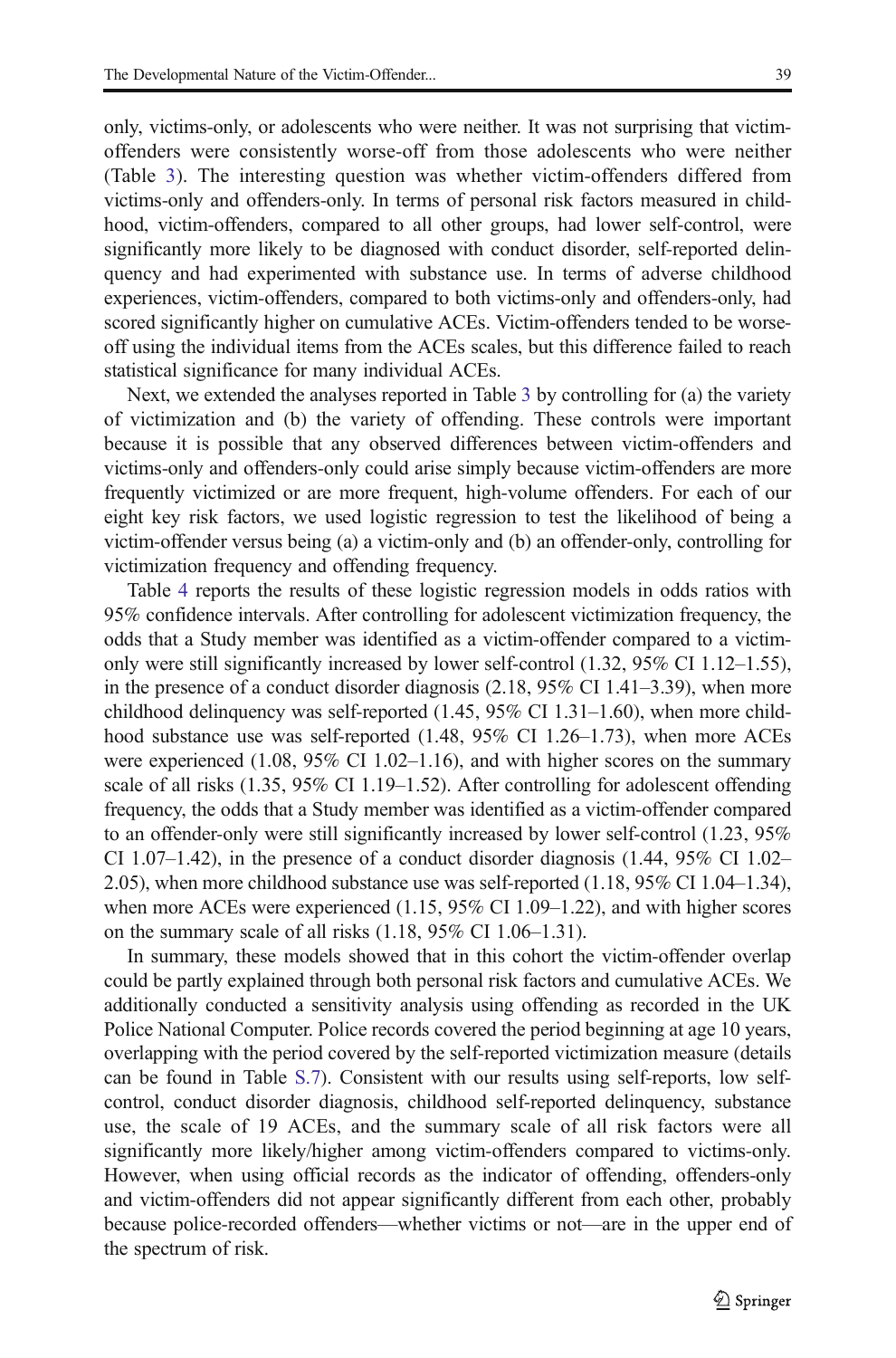| Risk factor                                                                                                           | Victim-offender versus                      |        |                                                                   |               |         |                                                                                     |                                             |           |
|-----------------------------------------------------------------------------------------------------------------------|---------------------------------------------|--------|-------------------------------------------------------------------|---------------|---------|-------------------------------------------------------------------------------------|---------------------------------------------|-----------|
|                                                                                                                       | Victim-only<br>Model 1<br>(covariate: male) |        |                                                                   | Offender-only |         |                                                                                     |                                             |           |
|                                                                                                                       |                                             |        | Model 2<br>(covariates: male, (covariate: male)<br>victimization) |               | Model 1 |                                                                                     | Model 2<br>(covariates: male,<br>offending) |           |
|                                                                                                                       | OR.                                         | 95% CI |                                                                   | OR 95% CI     | OR -    | 95% CI                                                                              |                                             | OR 95% CI |
| Personal risk factors                                                                                                 |                                             |        |                                                                   |               |         |                                                                                     |                                             |           |
| Low self-control z-score                                                                                              |                                             |        |                                                                   |               |         | $1.43$ $(1.22-1.69)$ $1.32$ $(1.12-1.55)$ $1.21$ $(1.11-1.32)$ $1.23$ $(1.07-1.42)$ |                                             |           |
| Cognitive ability                                                                                                     |                                             |        |                                                                   |               |         | $1.00$ $(0.99-1.01)$ $1.00$ $(0.99-1.01)$ $0.99$ $(0.99-1.00)$ $1.00$ $(0.99-1.01)$ |                                             |           |
| Early puberty                                                                                                         |                                             |        |                                                                   |               |         | $1.02$ $(0.89-1.17)$ $0.98$ $(0.85-1.13)$ $1.06$ $(0.98-1.15)$ $1.08$ $(0.95-1.22)$ |                                             |           |
| Conduct disorder diagnosis                                                                                            |                                             |        |                                                                   |               |         | $2.47$ $(1.61-3.77)$ $2.18$ $(1.41-3.39)$ $1.45$ $(1.18-1.77)$ $1.44$ $(1.02-2.05)$ |                                             |           |
| Childhood self-reported de-<br>linguency                                                                              |                                             |        |                                                                   |               |         | $1.49$ $(1.35-1.65)$ $1.45$ $(1.31-1.60)$ $1.08$ $(1.03-1.13)$ $1.06$ $(0.98-1.14)$ |                                             |           |
| Childhood substance use                                                                                               |                                             |        |                                                                   |               |         | $1.53$ $(1.31-1.79)$ $1.48$ $(1.26-1.73)$ $1.17$ $(1.08-1.27)$ $1.18$ $(1.04-1.34)$ |                                             |           |
| Total of all ACEs (up to 19 1.12 (1.05–1.19) 1.08 (1.02–1.16) 1.11 (1.07–1.15) 1.15 (1.09–1.22)<br>ACE <sub>s</sub> ) |                                             |        |                                                                   |               |         |                                                                                     |                                             |           |
| Summary scale of all risk<br>factors                                                                                  |                                             |        |                                                                   |               |         | $1.41$ $(1.25-1.59)$ $1.35$ $(1.19-1.52)$ $1.17$ $(1.10-1.24)$ $1.18$ $(1.06-1.31)$ |                                             |           |

<span id="page-16-0"></span>Table 4 Association between personal risk factors and ACEs and being a victim-offender versus (a) a victimonly and (b) an offender-only

Victim-offender versus victim-only models  $n = 858$ . Victim-offender versus offender-only models  $n = 926$ . Models of model 1 type include the risk factor and male. Models of model 2 type include the risk factor, male, and victimization or offending variety

OR odds ratio, CI confidence interval

### **Discussion**

Criminal justice policies have historically tended to contrast victims with offenders, but they are often the same people [[66](#page-22-0)]. Our findings provide new evidence that during the peak age-period of crime victimization and offending, many victims are offenders and many offenders are victims. Moreover, victim-offenders seem to be characterized by early-onset antisocial behavior and are exposed to multiple adverse childhood experiences. Our findings make three novel contributions. First, our quantitative twin models showed that the victim-offender overlap is influenced by the environment and that victimization and offending have many environmental risks in common. Recall, prior studies had shown that most of the variation in the victim-offender overlap was due to genetic factors.

Second, in line with past developmental research comparing single risks to an accumulation of risks for other, non-crime, outcomes, our findings showed that childhood risk for the victim-offender overlap is cumulative in nature. Nonoffending or not being victimized was associated with few or no risks. Being both a victim and an offender was associated with the largest accumulation of risks. Being either a pure victim or a pure offender fell in-between and was associated with a modest number of risks. Prior studies of the victim-offender overlap often reported that risk factors had little or no effect on the overlap, but this may have arisen from testing one risk factor at a time.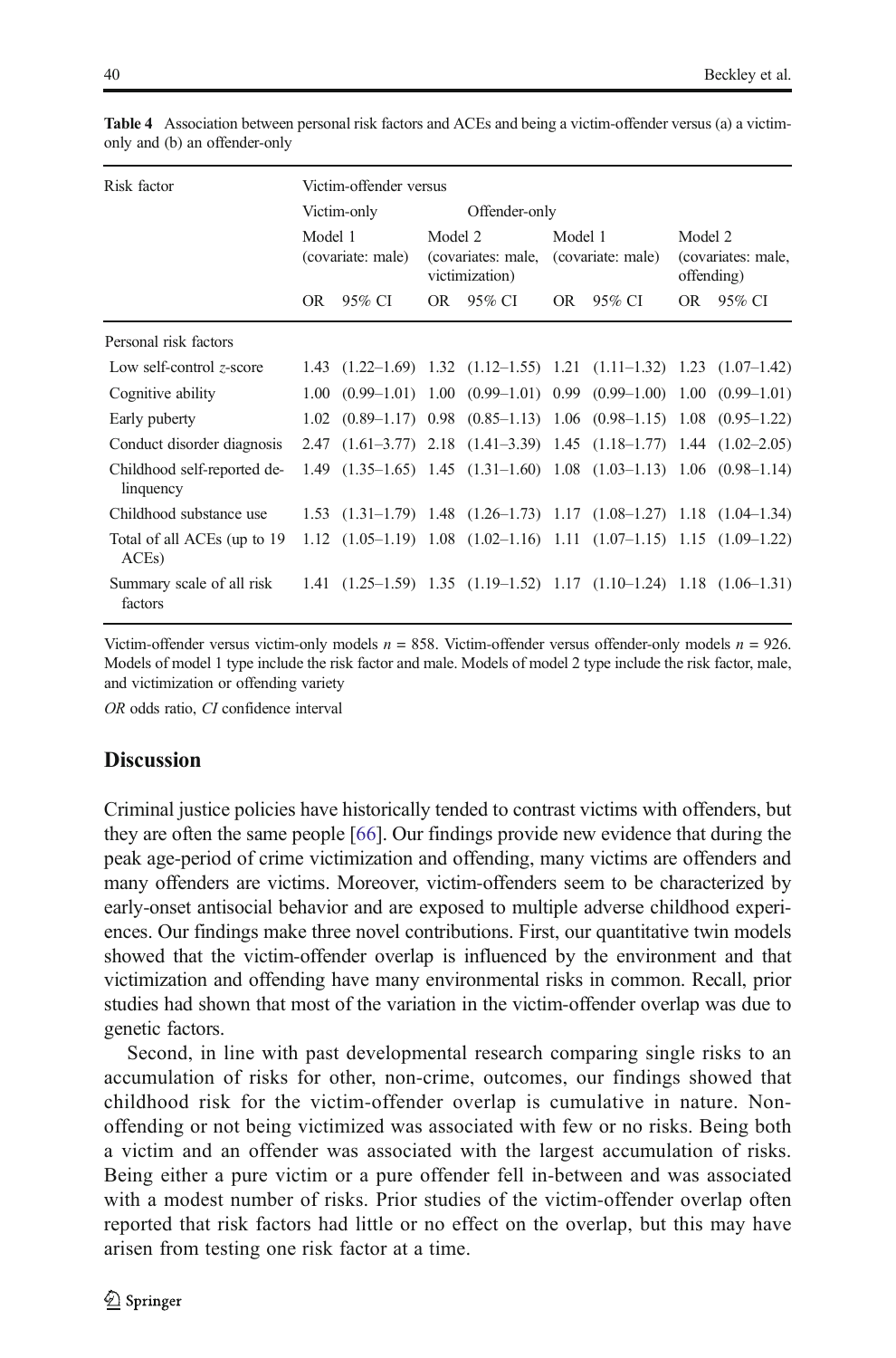Third, we studied risk factors prospectively assessed during childhood, and our results illustrate that a developmental approach is useful for predicting the victimoffender overlap. Victim-offender overlap research can be further advanced through tests of other life course theories (e.g., the age-graded theory of crime) and through the use of longitudinal methods. This focus does not detract from the value and importance of research on the situational determinants of the victim-offender overlap. Many of the factors that we analyzed could easily predispose victims and offenders to switch roles during a single incident, or within a few days or weeks. This research aims to highlight the relevance of a longitudinal view of the overlap and highlight its developmental etiology. Current theories of crime over the life course should be augmented to consider victimization as an outcome predicted by similar risks as offending and an outcome likely to occur simultaneously with offending in the presence of an abundance of risk.

In line with meta-analyses on the heritability of antisocial behavior [\[102\]](#page-24-0), our twin models supported our first hypothesis that both genes and environmental factors would be important for explaining the victim-offender overlap. Past research, in contrast, found that shared environmental factors had no significant effect on the victim-offender overlap [\[6,](#page-20-0) [118\]](#page-25-0). Sample differences in age could not explain the contrasting results, as the age range in our study was not noticeably different from ages covered by past research.<sup>7</sup> One possible reason that our findings differed from those of past results is that the E-Risk Study has retained over 90% of its participants. In contrast, the Add Health Study retained about 75% of respondents between Waves I and II/III; non-participation and attrition conspire to reduce representation of people living in adverse homes. Additionally, the measure of victimization used in Add Health was limited to a few types of severe violent crime victimization, resulting in quite low prevalence and frequency of victimization—less than 25% of the sample had been victimized and the mean number of victimizations was less than 1. In contrast, our measure of victimization captured a wider variety of types of victimization, a few of which were family-based. The prevalence and frequency of victimization in our study are congruent with nationwide estimates of victimization derived from the NSPCC survey [[45\]](#page-22-0). Regardless of particular data-related issues, a past meta-analysis of antisocial behavior [[102](#page-24-0)] implies that many more behavioral genetic studies will be needed before drawing firm conclusions about genetic and environmental effects on the victim-offender overlap. Speaking to the broader controversy of using a twin design [[8](#page-20-0), [18](#page-20-0), [77\]](#page-23-0), our results showed that twin designs in criminology are valuable for showing environmental effects.

Our person- and variable-centered models partially supported our second hypothesis that personal risk factors would be important for explaining the victim-offender overlap. In the variable-centered approach, low self-control, conduct disorder diagnosis, childhood self-reported delinquency, and childhood substance use each explained a portion ( $\approx 8\%$  or more) of the correlation between victimization and offending. Similarly, in the person-centered approach, Study members who had been diagnosed with conduct disorder, and those with high amounts of low self-control, childhood delinquency, and childhood substance use were significantly more likely to become a

<sup>7</sup> A common finding in behavioral genetic research is that genetics explain a greater amount of variance in a characteristic as subjects' age. This, however, is not the case with antisocial behavior. Instead, the influence of both genetic and shared environmental factors tends to decline with age while the influence of unique environmental effects increases [[102](#page-24-0)].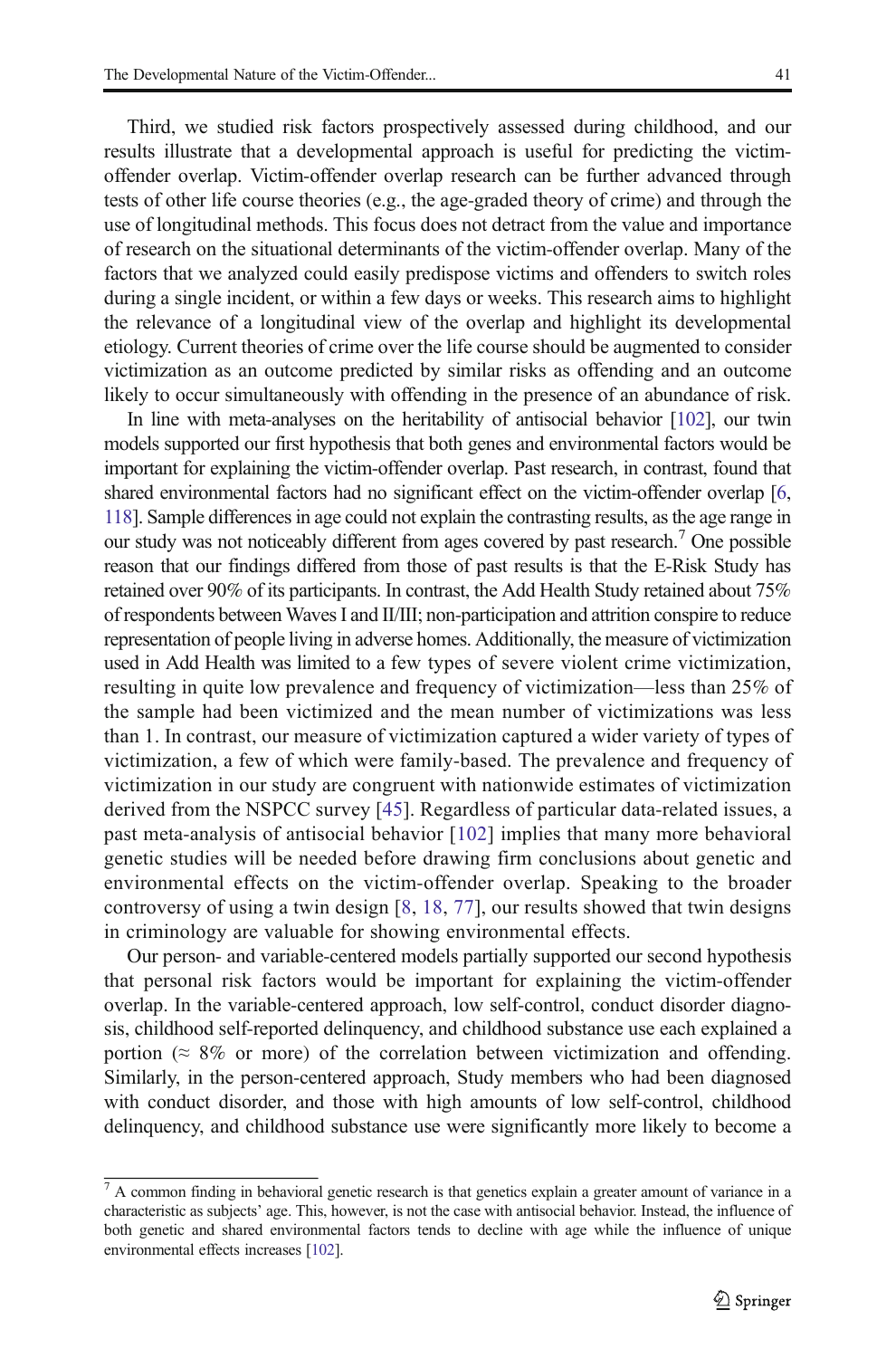victim-offender versus a victim-only or an offender-only during adolescence. Our results thus supported the prediction from theories of individual heterogeneity that low self-control partly explains the victim-offender overlap. The two other personal risk factors, low cognitive ability and early-onset puberty, were not supported as risks for the victim-offender overlap. To the best of our knowledge, this is the first analysis to test the contribution of these two risk factors to the victim-offender overlap and replication of this novel null finding is needed.

Both our person- and variable-centered models supported our third hypothesis that cumulative adverse childhood experiences (ACEs) would be important for explaining the victim-offender overlap. The results of the variable-centered and person-centered approaches showed that individual ACEs, considered one-by-one, were unhelpful in explaining the victim-offender overlap. In contrast, cumulative ACEs produced relatively stronger reductions in the correlation between victimization and offending, differed significantly between victim-offenders and both victims-only and offendersonly, and significantly increased the odds of being a victim-offender versus an offenderonly. Cumulative risk appeared especially important for neighborhood measures which, when measured individually, had little association with the victim-offender overlap.

# Limitations

There are limitations to our study. First, Study members were asked about their victimization over a six-year period (age 13–18), while they were asked about their offending over a one-year period (age 17–18). For our study, this meant that the overlap may have been based on events a number of years apart. A measure using the same 1 year exposure window may have led to fewer Study members reporting victimization and possibly fewer victim-offenders. Although the victim-offender overlap is often measured within a short period of time, many studies on the overlap between victimization and offending consider the offense history of crime victims (as did, for example, Wolfgang's [\[123\]](#page-25-0) landmark study, which was the first study to empirically establish the victim-offender overlap). In this regard, for our analysis, a longer window of offending may have been more appropriate than restricting the window of victimization. Recall that we were able to capture a multi-year window of offending (from age 10 onwards) with the police-reported offense data (Table S.7), and results were generally consistent with regard to the impact of the risk factors.

Second, we are limited in our ability to make causal inferences. We could not assess the temporal order of victimization and offending, only the overlap. We were, thus, unable to evaluate whether victimization caused offending or vice-versa. Additionally, our research can only support personal risk factors and cumulative adversities as indicators of risk for being a victim-offender and not necessarily as indicators of causation. Yet, randomized controlled experiments of parenting programs have connected lower childhood antisocial behavior and lower childhood maltreatment to lower adolescent delinquency and victimization [[34,](#page-21-0) [84](#page-23-0), [89,](#page-23-0) [124\]](#page-25-0). Thus, it would seem that reducing childhood antisocial behavior and ACEs could also lower the risk of children becoming adolescent victim-offenders. Moreover, given the nature of ACEs and the behavioral genetic results showing the influence of the shared environment, the family appears to be a good target for intervention.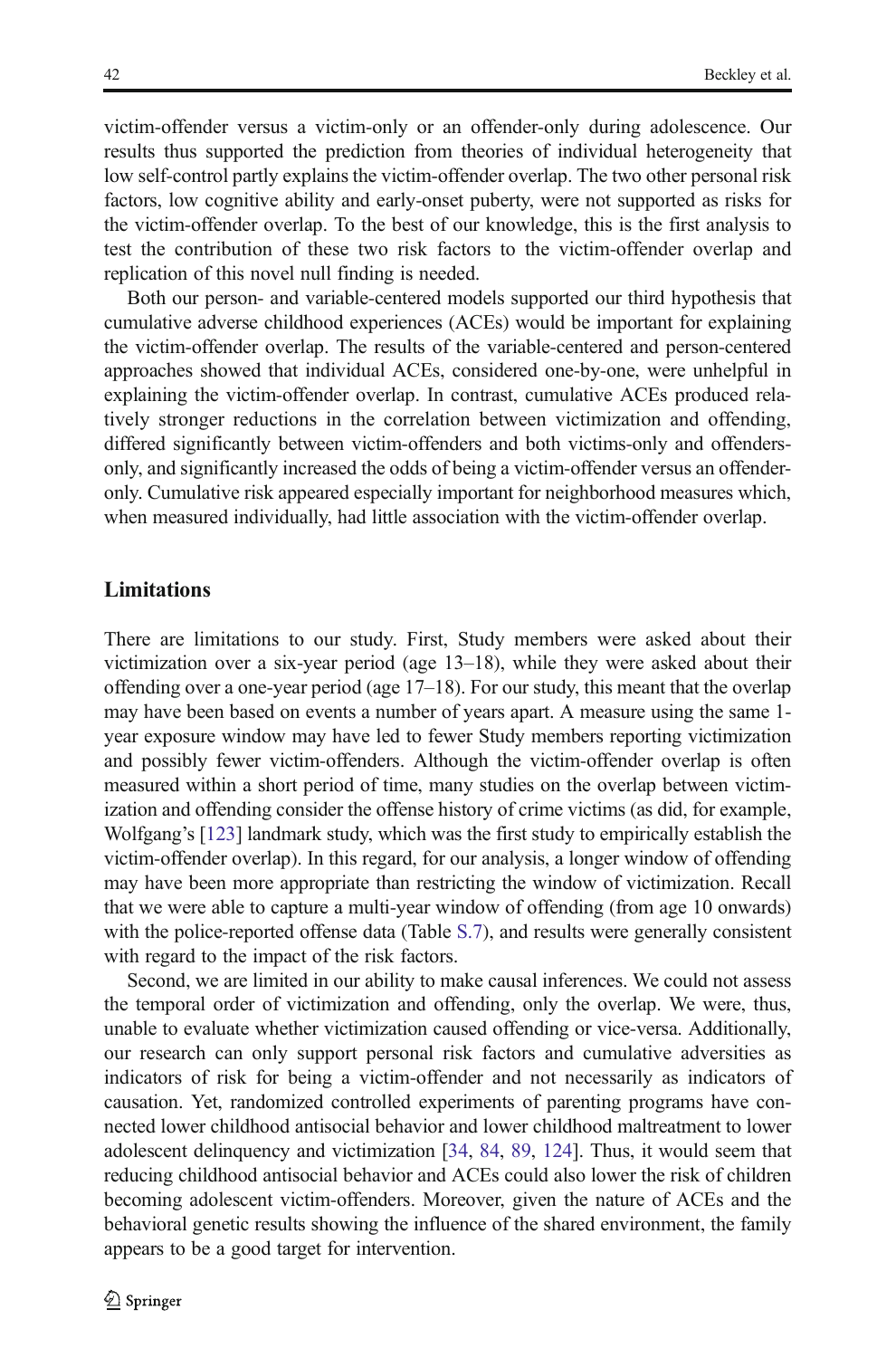<span id="page-19-0"></span>Third, given the complexity of the current study, we have not delved further into how childhood risks may predict different types of victimization and offending. However, offense specialization in adolescence is uncommon [[90](#page-24-0)] and many of our Study members were victims of more than one type of crime (see Table S.2). Future research should nonetheless consider the possibility of different childhood risks predicting different types of victimization and offending.

Fourth, the sample was composed of twins, so the results may not generalize to singletons. However, past studies of singletons show results similar to our prevalence of adolescent victimization and offending and childhood conventional ACEs. Additionally, past research has demonstrated the similarity between twins and singletons in antisocial behavior and risk factors for antisocial behavior [[7\]](#page-20-0).

# **Conclusions**

In this study, we have shown that the victim-offender overlap can be at least partly explained by early childhood characteristics and by the accumulation of multiple adverse childhood experiences, factors commonly used to identify "at risk" youth. Our results thus support the developmental axiom that past behavior and experience are predictive of future behavior and experience, and we extend this observation to show that it applies to the victim-offender overlap. Established delinquency-prevention programs have the opportunity to warn their clients about the risks of victimization and, perhaps, educate them on self-protective measures. Our study also showed that existing theories of the victimoffender overlap should be adapted to take a developmental perspective of risk beginning in childhood. Efforts to prevent adolescent victimization and offending may begin with a situational focus, such as programs to prevent retaliatory violence, but could improve their efficacy by recognizing that victimization and offending have their roots in childhood.

Acknowledgements Our thanks to CACI, Google Street View, and the UK Ministry of Justice for assistance with data. We are grateful to the study mothers and fathers, the twins, and the twins' teachers for their participation. We thank David L. Corcoran and Joseph A. Prince for their consult, and Antony Ambler, Andrea Danese, Felix Schroeder, Karen Sugden, and members of the E-Risk team for their help, dedication, hard work, and insights.

Funding information The E-Risk Study is funded by the Medical Research Council (UKMRC grant G1002190). Additional support was provided by US NICHD grant HD077482 and by the Jacobs Foundation and the Avielle Foundation. Amber L. Beckley was supported by a Marie Curie fellowship from the Seventh Framework Programme (FP7) of the European Union.

Open Access This article is distributed under the terms of the Creative Commons Attribution 4.0 International License (http://creativecommons.org/licenses/by/4.0/), which permits unrestricted use, distribution, and reproduction in any medium, provided you give appropriate credit to the original author(s) and the source, provide a link to the Creative Commons license, and indicate if changes were made.

# **References**

- 1. Aaltonen, M. (2016). To whom do prior offenders pose a risk? Victim–offender similarity in policereported violent crime. Crime & Delinquency. [https://doi.org/10.1177/0011128716654713.](https://doi.org/10.1177/0011128716654713)
- 2. Adverse Childhood Experiences (ACEs). (2017). [https://www.cdc.gov/violenceprevention/acestudy/index.](https://www.cdc.gov/violenceprevention/acestudy/index.html) [html](https://www.cdc.gov/violenceprevention/acestudy/index.html). Accessed 19 July.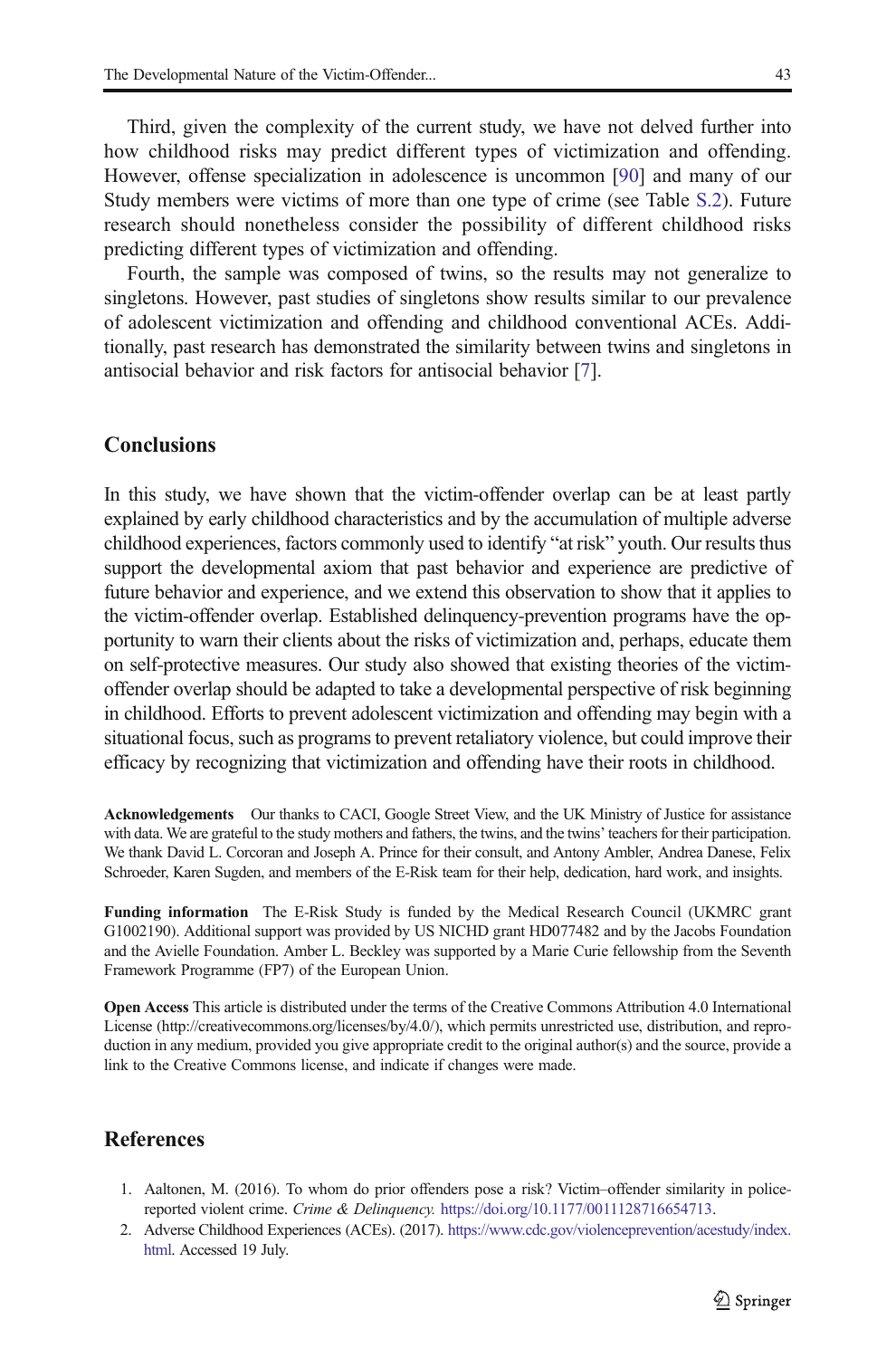- <span id="page-20-0"></span>3. Anda, R. F., Felitti, V. J., Douglas Bremner, J., Walker, J. D., Whitfield, C., Perry, B. D., Dube, S. R., & Giles, W. H. (2006). The enduring effects of abuse and related adverse experiences in childhood: a convergence of evidence from neurobiology and epidemiology. European Archives of Psychiatry and Clinical Neuroscience, 256(3), 174–186. <https://doi.org/10.1007/s00406-005-0624-4>.
- 4. Averdijk, M. (2010). Reciprocal effects of victimization and routine activities. Journal of Quantitative Criminology, 27(2), 125–149. <https://doi.org/10.1007/s10940-010-9106-6>.
- 5. Ball, H. A., Arseneault, L., Taylor, A., Maughan, B., Caspi, A., & Moffitt, T. E. (2008). Genetic and environmental influences on victims, bullies and bully-victims in childhood. Journal of Child Psychology and Psychiatry, 49(1), 104–112. <https://doi.org/10.1111/j.1469-7610.2007.01821.x>.
- 6. Barnes, J. C., & Beaver, K. M. (2012). Extending research on the victim–offender overlap evidence from a genetically informative analysis. Journal of Interpersonal Violence, 27(16), 3299–3321. <https://doi.org/10.1177/0886260512441259>.
- 7. Barnes, J. C., & Boutwell, B. B. (2013). A demonstration of the generalizability of twin-based research on antisocial behavior. Behavior Genetics, 43(2), 120–131. <https://doi.org/10.1007/s10519-012-9580-8>.
- 8. Barnes, J. C., Wright, J. P., Boutwell, B. B., Schwartz, J. A., Connolly, E. J., Nedelec, J. L., & Beaver, K. M. (2014). Demonstrating the validity of twin research in criminology. Criminology, 52(4), 588–626. [https://doi.org/10.1111/1745-9125.12049.](https://doi.org/10.1111/1745-9125.12049)
- 9. Baron, S. W., & Hartnagel, T. F. (1998). Street youth and criminal violence. Journal of Research in Crime and Delinquency, 35(2), 166–192.
- 10. Beaver, K. M., Nedelec, J. L., Barnes, J. C., Boutwell, B. B., & Boccio, C. (2016). The association between intelligence and personal victimization in adolescence and adulthood. Personality and Individual Differences, 98(August), 355–360. [https://doi.org/10.1016/j.paid.2016.04.068.](https://doi.org/10.1016/j.paid.2016.04.068)
- 11. Belsky, D. W., Caspi, A., Arseneault, L., Bleidorn, W., Fonagy, P., Goodman, M., Houts, R., & Moffitt, T. E. (2012). Etiological features of borderline personality related characteristics in a birth cohort of 12 year-old children. Development and Psychopathology, 24(01), 251–265. [https://doi.org/10.1017](https://doi.org/10.1017/S0954579411000812) [/S0954579411000812](https://doi.org/10.1017/S0954579411000812).
- 12. Berg, M. T., & Loeber, R. (2011). Examining the neighborhood context of the violent offendingvictimization relationship: a prospective investigation. Journal of Quantitative Criminology, 27(4), 427–451. <https://doi.org/10.1007/s10940-011-9129-7>.
- 13. Berg, M. T., Stewart, E. A., Schreck, C. J., & Simons, R. L. (2012). The victim–offender overlap in context: examining the role of neighborhood street culture. Criminology, 50(2), 359–390. [https://doi.](https://doi.org/10.1111/j.1745-9125.2011.00265.x) [org/10.1111/j.1745-9125.2011.00265.x.](https://doi.org/10.1111/j.1745-9125.2011.00265.x)
- 14. Berlin, L. J., Cassidy, J., & Appleyard, K. (2008). The influence of early attachments on other relationships. In J. Cassidy & P. R. Shaver (Eds.), Handbook of Attachment: Theory, Research, and Clinical Applications (2nd ed., pp. 333–347). New York: Guilford Press.
- 15. Bjarnason, T., Sigurdardottir, T. J., & Thorlindsson, T. (1999). Human agency, capable guardians, and structural constraints: a lifestyle approach to the study of violent victimization. Journal of Youth and Adolescence, 28(1), 105–119. <https://doi.org/10.1023/A:1021676625844>.
- 16. Boker, S. M., Neale, M. C., Maes, H. H., Spiegel, M., Brick, T. R., Estabrook, R., Bates, T. C., et al. (2016). Open Mx 2.6.9 User Guide.
- 17. Brezina, T. (1998). Adolescent maltreatment and delinquency: the question of intervening processes. Journal of Research in Crime and Delinquency, 35(1), 71–99. <https://doi.org/10.1177/0022427898035001003>.
- 18. Burt, C. H., & Simons, R. L. (2014). Pulling back the curtain on heritability studies: biosocial criminology in the postgenomic era. Criminology, 52(2), 223–262. [https://doi.org/10.1111/1745-](https://doi.org/10.1111/1745-9125.12036) [9125.12036.](https://doi.org/10.1111/1745-9125.12036)
- 19. Carlson, V., Cicchetti, D., Barnett, D., & Braunwald, K. (1989). Disorganized/disoriented attachment relationships in maltreated infants. Developmental Psychology, 25(4), 525–531. [https://doi.org/10.1037](https://doi.org/10.1037/0012-1649.25.4.525) [/0012-1649.25.4.525](https://doi.org/10.1037/0012-1649.25.4.525).
- 20. Caspi, A., & Moffitt, T. E. (1991). Individual differences are accentuated during periods of social change: the sample case of girls at puberty. Journal of Personality and Social Psychology, 61(1), 157–168. <https://doi.org/10.1037/0022-3514.61.1.157>.
- 21. Chen, X. (2009). The link between juvenile offending and victimization the influence of risky lifestyles, social bonding, and individual characteristics. Youth Violence and Juvenile Justice, 7(2), 119-135. <https://doi.org/10.1177/1541204008328799>.
- 22. Cicchetti, D., & Lynch, M. (1993). Toward an ecological/transactional model of community violence and child maltreatment: consequences for children's development. Psychiatry, 56(1), 96–118. [https://doi.org/10.1080/00332747.1993.11024624.](https://doi.org/10.1080/00332747.1993.11024624)
- 23. Cohen, L. E., & Felson, M. (1979). Social change and crime rate trends: a routine activity approach. American Sociological Review, 44(4), 588–608. [https://doi.org/10.2307/2094589.](https://doi.org/10.2307/2094589)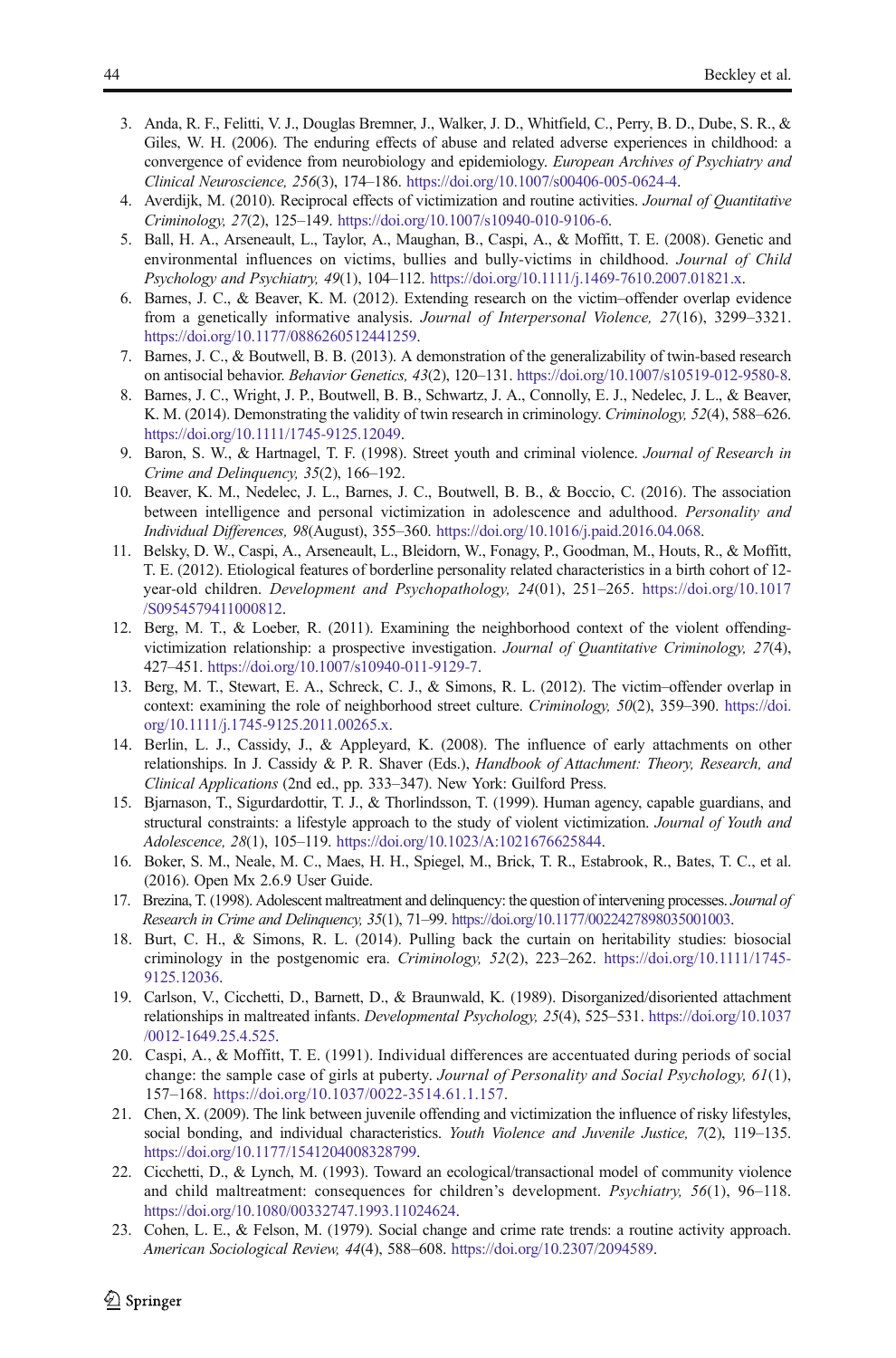- <span id="page-21-0"></span>24. Cohen, L. E., Kluegel, J. R., & Land, K. C. (1981). Social inequality and predatory criminal victimization: an exposition and test of a formal theory. American Sociological Review, 46(5), 505–524. [https://doi.org/10.2307/2094935.](https://doi.org/10.2307/2094935)
- 25. Craig, W. M., Pepler, D., & Connolly, J. (2001). Towards a developmental perspective on victimization. In J. Juvonen & S. Graham (Eds.), Peer harassment in schools: the plight of the vulnerable and victimized (pp. 242–262). New York: Guilford.
- 26. Crick, N. R., & Dodge, K. A. (1996). Social information-processing mechanisms in reactive and proactive aggression. Child Development, 67(3), 993–1002. [https://doi.org/10.1111/j.1467-8624.1996.](https://doi.org/10.1111/j.1467-8624.1996.tb01778.x) [tb01778.x.](https://doi.org/10.1111/j.1467-8624.1996.tb01778.x)
- 27. Crittenden, P. M. (1988). Relationships at risk. In J. Belsky & T. Nezworski (Eds.), Clinical implications of attachment (pp. 136–176). Hillsdale: Lawrence Erlbaum Associates.
- 28. Cronholm, P. F., Forke, C. M., Wade, R., Bair-Merritt, M. H., Davis, M., Harkins-Schwarz, M., Pachter, L. M., & Fein, J. A. (2015). Adverse childhood experiences: expanding the concept of adversity. American Journal of Preventive Medicine, 49(3), 354–361. [https://doi.org/10.1016/j.](https://doi.org/10.1016/j.amepre.2015.02.001) [amepre.2015.02.001.](https://doi.org/10.1016/j.amepre.2015.02.001)
- 29. Danese, A., & McEwen, B. S. (2012). Adverse childhood experiences, allostasis, allostatic load, and age-related disease. Physiology & Behavior, Allostasis and Allostatic Load, 106(1), 29–39. [https://doi.](https://doi.org/10.1016/j.physbeh.2011.08.019) [org/10.1016/j.physbeh.2011.08.019.](https://doi.org/10.1016/j.physbeh.2011.08.019)
- 30. DeCamp, W., & Newby, B. (2015). From bullied to deviant the victim–offender overlap among bullying victims. Youth Violence and Juvenile Justice, 13(1), 3–17. <https://doi.org/10.1177/1541204014521250>.
- 31. Denson, T. F., Mehta, P. H., & Tan, D. H. (2013). Endogenous testosterone and cortisol jointly influence reactive aggression in women. Psychoneuroendocrinology, 38(3), 416–424. [https://doi.org/10.1016/j.](https://doi.org/10.1016/j.psyneuen.2012.07.003) [psyneuen.2012.07.003](https://doi.org/10.1016/j.psyneuen.2012.07.003).
- 32. Dick, D. M., Rose, R. J., Viken, R. J., & Kaprio, J. (2000). Pubertal timing and substance use: associations between and within families across late adolescence. Developmental Psychology, 36(2), 180–189. <https://doi.org/10.1037/0012-1649.36.2.180>.
- 33. Dodge, K. A., & Frame, C. L. (1982). Social cognitive biases and deficits in aggressive boys. Child Development, 53(3), 620–635. [https://doi.org/10.2307/1129373.](https://doi.org/10.2307/1129373)
- 34. Eckenrode, J., Campa, M., Luckey, D. W., Henderson, C. R., Cole, R., Kitzman, H., Anson, E., Sidora-Arcoleo, K., Powers, J., & Olds, D. (2010). Long-term effects of prenatal and infancy nurse home visitation on the life course of youths: 19-year follow-up of a randomized trial. Archives of Pediatrics & Adolescent Medicine, 164(1), 9–15. <https://doi.org/10.1001/archpediatrics.2009.240>.
- 35. Evans, G. W., & Cassells, R. C. (2014). Childhood poverty, cumulative risk exposure, and mental health in emerging adults. Clinical Psychological Science, 2(3), 287–296. [https://doi.org/10.1177](https://doi.org/10.1177/2167702613501496) [/2167702613501496.](https://doi.org/10.1177/2167702613501496)
- 36. Evans, G. W., Li, D., & Whipple, S. S. (2013). Cumulative risk and child development. Psychological Bulletin, 139(6), 1342–1396. <https://doi.org/10.1037/a0031808>.
- 37. Fagan, J., Piper, E. S., & Cheng, Y.-T. (1987). Contributions of victimization to delinquency in inner cities. The Journal of Criminal Law and Criminology, 78(3), 586–613. [https://doi.org/10.2307](https://doi.org/10.2307/1143570) [/1143570.](https://doi.org/10.2307/1143570)
- 38. Farrington, D. P. (2005). Childhood origins of antisocial behavior. Clinical Psychology & Psychotherapy, 12(3), 177–190. [https://doi.org/10.1002/cpp.448.](https://doi.org/10.1002/cpp.448)
- 39. Feigelman, S., Howard, D. E., Li, X., & Cross, S. I. (2000). Psychosocial and environmental correlates of violence perpetration among African-American urban youth. Journal of Adolescent Health, 27(3), 202–209. [https://doi.org/10.1016/S1054-139X\(99\)00124-X.](https://doi.org/10.1016/S1054-139X(99)00124-X)
- 40. Felitti, V. J., Anda, R. F., Nordenberg, D., Williamson, D. F., Spitz, A. M., Edwards, V., Koss, M. P., & Marks, J. S. (1998). Relationship of childhood abuse and household dysfunction to many of the leading causes of death in adults: the Adverse Childhood Experiences (ACE) Study. American Journal of Preventive Medicine, 14(4), 245–258. [https://doi.org/10.1016/S0749-3797\(98\)00017-8](https://doi.org/10.1016/S0749-3797(98)00017-8).
- 41. Felson, R. B., & Burchfield, K. B. (2004). Alcohol and the risk of physical and sexual assault victimization. Criminology, 42(4), 837–860. <https://doi.org/10.1111/j.1745-9125.2004.tb00538.x>.
- 42. Felson, R. B., & Haynie, D. L. (2002). Pubertal development, social factors, and delinquency among adolescent boys. Criminology, 40(4), 967–988. <https://doi.org/10.1111/j.1745-9125.2002.tb00979.x>.
- 43. Finkelhor, D., Hamby, S. L., Ormrod, R., & Turner, H. (2005). The juvenile victimization questionnaire: reliability, validity, and national norms. Child Abuse & Neglect, 29(4), 383–412. [https://doi.org/10.1016](https://doi.org/10.1016/j.chiabu.2004.11.001) [/j.chiabu.2004.11.001](https://doi.org/10.1016/j.chiabu.2004.11.001).
- 44. Finkelhor, D., Hamby, S. L., Turner, H. A., & Ormrod, R. K. (2011). The juvenile victimization questionnaire (JVQ-R2) (2nd Rev.). Durham: Crimes Against Children Research Center.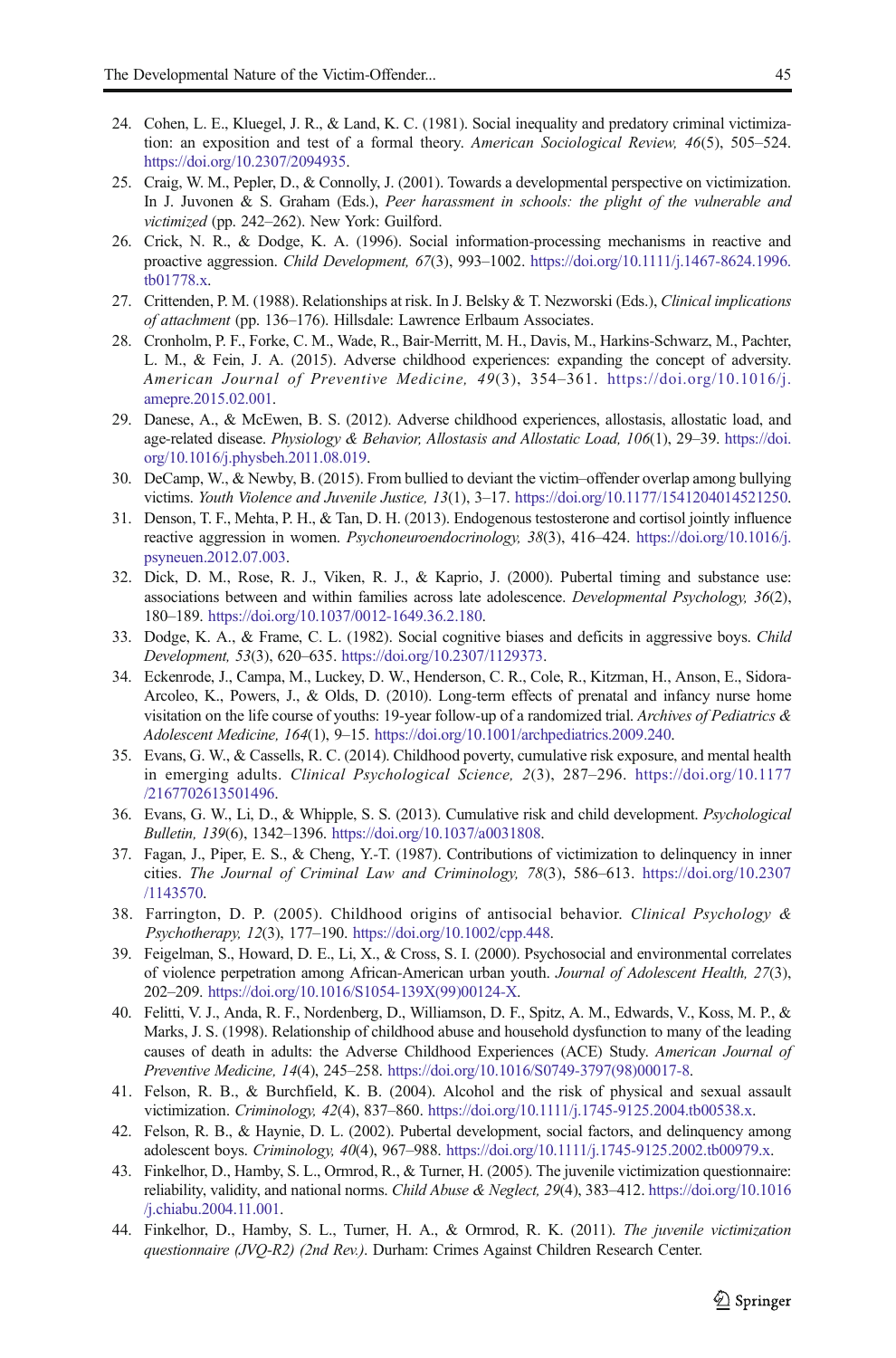- <span id="page-22-0"></span>45. Fisher, H. L., Caspi, A., Moffitt, T. E., Wertz, J., Gray, R., Newbury, J., Ambler, A., et al. (2015). Measuring adolescents' exposure to victimization: the Environmental Risk (E-Risk) Longitudinal Twin Study. Development and Psychopathology, 27(November), 1399–1416. [https://doi.org/10.1017](https://doi.org/10.1017/S0954579415000838) [/S0954579415000838.](https://doi.org/10.1017/S0954579415000838)
- 46. Glenn, A. L., Raine, A., Schug, R. A., Yu, G., & Granger, D. A. (2011). Increased testosterone-tocortisol ratio in psychopathy. Journal of Abnormal Psychology, 120(2), 389-399. [https://doi.](https://doi.org/10.1037/a0021407) [org/10.1037/a0021407](https://doi.org/10.1037/a0021407).
- 47. Glueck, S., & Glueck, E. T. (1950). Unraveling juvenile delinquency. New York: Commonwealth Fund.
- 48. Gottfredson, M. R. (1981). On the etiology of criminal victimization. Journal of Criminal Law & Criminology, 72(2), 714–726.
- 49. Gottfredson, M. R. (1984). Victims of crime: the dimensions of risk. London: Her Majesty's Stationary Office.
- 50. Gottfredson, M. R., & Hirschi, T. (1990). A general theory of crime (Vol. xvi). Stanford: Stanford University Press.
- 51. Graber, J. A., Lewisohn, P. M., Seely, J. R., & Brooks-Gunn, J. (1997). Is psychopathology associated with the timing of pubertal development? Journal of the American Academy of Child & Adolescent Psychiatry, 36(12), 1768–1776. <https://doi.org/10.1097/00004583-199712000-00026>.
- 52. Hamby, S. L., David, F., Ormrod, D., & Turner, H. (2004). The comprehensive JV administration and scoring manual. Durham: University of New Hampshire, Crimes Against Children Research Centre.
- 53. Harden, K. P., & Mendle, J. (2012). Gene-environment interplay in the association between pubertal timing and delinquency in adolescent girls. Journal of Abnormal Psychology, 121(1), 73–87. [https://doi.](https://doi.org/10.1037/a0024160) [org/10.1037/a0024160](https://doi.org/10.1037/a0024160).
- 54. Hawkins, D. J., Herrenkohl, T., Farrington, D. P., Brewer, D., Catalano, R. F., & Harachi, T. W. (1998). A review of predictors of youth violence. In R. Loeber & D. P. Farrington (Eds.), Serious & violent juvenile offenders: risk factors and successful interventions (pp. 106–146). Thousand Oaks: Sage Publications, Inc.
- 55. Hawkins, J., Catalano, R. F., & Miller, J. Y. (1992). Risk and protective factors for alcohol and other drug problems in adolescence and early adulthood: implications for substance abuse prevention. Psychological Bulletin, 112(1), 64–105. <https://doi.org/10.1037/0033-2909.112.1.64>.
- 56. Hay, C., & Evans, M. M. (2006). Violent victimization and involvement in delinquency: examining predictions from general strain theory. Journal of Criminal Justice, 34(3), 261-274. [https://doi.](https://doi.org/10.1016/j.jcrimjus.2006.03.005) [org/10.1016/j.jcrimjus.2006.03.005](https://doi.org/10.1016/j.jcrimjus.2006.03.005).
- 57. Haynie, D. L. (2003). Contexts of risk? Explaining the link between girls' pubertal development and their delinquency involvement. Social Forces, 82(1), 355–397. <https://doi.org/10.1353/sof.2003.0093>.
- 58. Haynie, D. L., & Piquero, A. R. (2006). Pubertal development and physical victimization in adolescence. Journal of Research in Crime and Delinquency, 43(1), 3–35. [https://doi.org/10.1177](https://doi.org/10.1177/0022427805280069) [/0022427805280069.](https://doi.org/10.1177/0022427805280069)
- 59. Hindelang, M. J., Gottfredson, M. R., & Garofalo, J. (1978). Victims of personal crime: an empirical foundation for a theory of personal victimization. Pensacola: Ballinger Pub. Co..
- 60. Hosser, D., Raddatz, S., & Windzio, M. (2007). Child maltreatment, revictimization, and violent behavior. Violence and Victims, 22(3), 318–333. <https://doi.org/10.1891/088667007780842829>.
- 61. Hsieh, C.-C., & Pugh, M. D. (1993). Poverty, income inequality, and violent crime: a meta-analysis of recent aggregate data studies. Criminal Justice Review, 18(2), 182–202. [https://doi.org/10.1177](https://doi.org/10.1177/073401689301800203) [/073401689301800203](https://doi.org/10.1177/073401689301800203).
- 62. Jennings, W. G., Park, M., Tomsich, E. A., Gover, A. R., & Akers, R. L. (2011). Assessing the overlap in dating violence perpetration and victimization among South Korean college students: the influence of social learning and self-control. American Journal of Criminal Justice: AJCJ, 36(2), 188-206. [https://doi.org/10.1007/s12103-011-9110-x.](https://doi.org/10.1007/s12103-011-9110-x)
- 63. Jennings, W. G., Piquero, A. R., & Reingle, J. M. (2012). On the overlap between victimization and offending: a review of the literature. Aggression and Violent Behavior, 17(1), 16–26. [https://doi.](https://doi.org/10.1016/j.avb.2011.09.003) [org/10.1016/j.avb.2011.09.003](https://doi.org/10.1016/j.avb.2011.09.003).
- 64. Kim, S. (2015). Ppcor: partial and semi-partial (part) correlation. (version R package version 1.1). [https://CRAN.R-project.org/package=ppcor.](https://cran.r-project.org/package=ppcor)
- 65. Kuhl, D. C., Warner, D. F., & Wilczak, A. (2012). Adolescent violent victimization and precocious union formation. Criminology, 50(4), 1089-1127. <https://doi.org/10.1111/j.1745-9125.2012.00288.x>.
- 66. Lauritsen, J. L., and Laub, J. H. (2007). Understanding the link between victimization and offending: new reflections on an old idea. In , M. Hough and M. Maxfield (Eds.), Crime Prevention Studies 22, (pp. 55–75).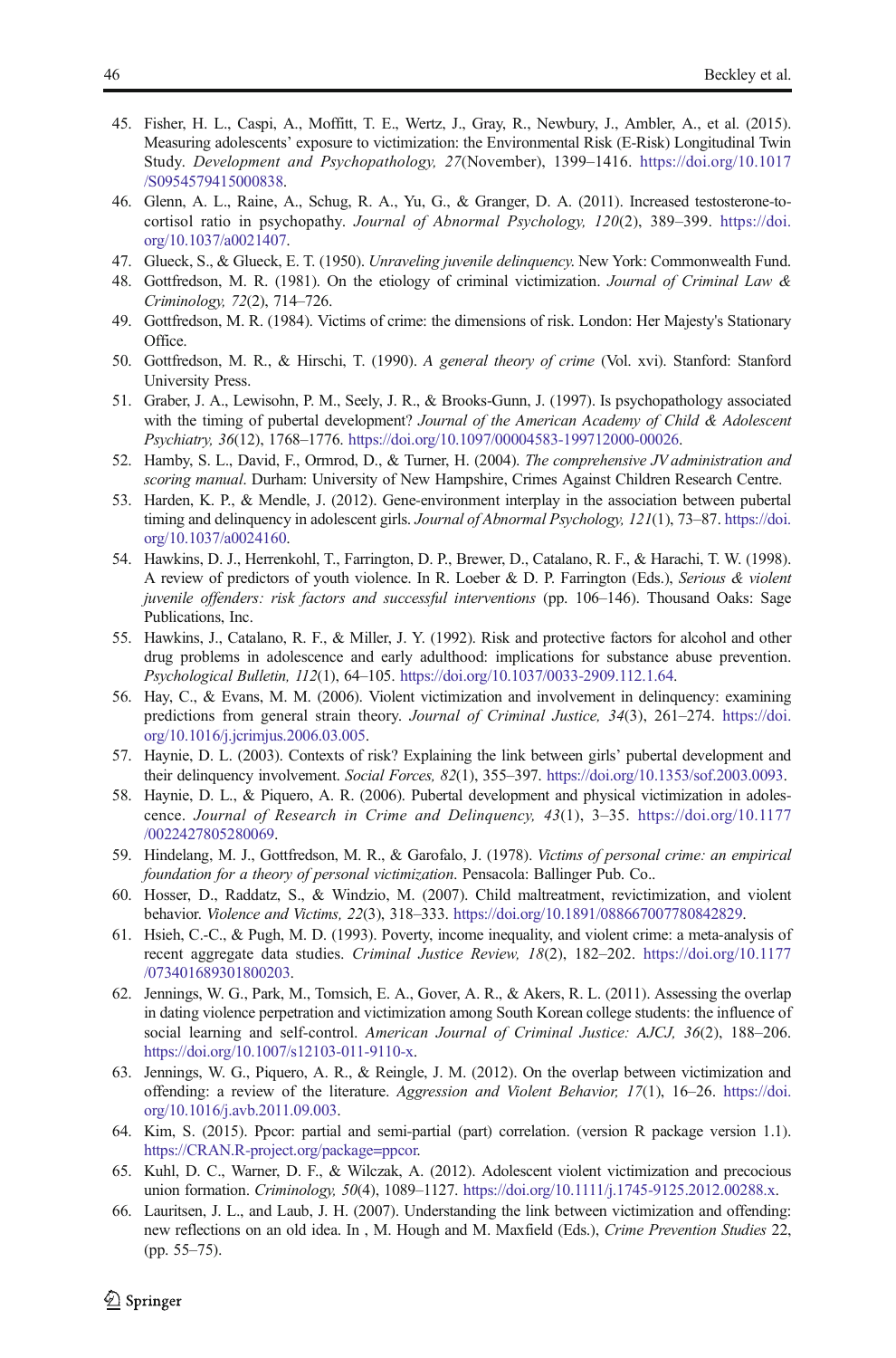- <span id="page-23-0"></span>67. Lauritsen, J. L., Laub, J. H., & Sampson, R. J. (1992). Conventional and delinquent activities: implications for the prevention of violent victimization among adolescents. Violence and Victims, 7(2), 91–108.
- 68. Lauritsen, J. L., Davis, K. F., & Quinet. (1995). Repeat victimization among adolescents and young adults. Journal of Quantitative Criminology, 11(2), 143–166. [https://doi.org/10.1007/BF02221121.](https://doi.org/10.1007/BF02221121)
- 69. Lauritsen, J. L., Sampson, R. J., & Laub, J. H. (1991). The link between offending and victimization among adolescents. Criminology, 29, 265.
- 70. Loeber, R. (1988). Natural histories of conduct problems, delinquency, and associated substance use. In B. B. Lahey and A. E. Kazdin (Eds.), Advances in clinical child psychology, (pp. 73–124). Advances in clinical child psychology 11. Springer US. doi[:https://doi.org/10.1007/978-1-4613-9829-5\\_2](https://doi.org/10.1007/978-1-4613-9829-5_2).
- 71. Loeber, R., & Hay, D. (1997). Key issues in the development of aggression and violence from childhood to early adulthood. Annual Review of Psychology, 48(1), 371–410. [https://doi.org/10.1146](https://doi.org/10.1146/annurev.psych.48.1.371) [/annurev.psych.48.1.371.](https://doi.org/10.1146/annurev.psych.48.1.371)
- 72. Maldonado-Molina, M. M., Jennings, W. G., Tobler, A. L., Piquero, A. R., & Canino, G. (2010). Assessing the victim-offender overlap among Puerto Rican youth. Journal of Criminal Justice, 38(6), 1191–1201. [https://doi.org/10.1016/j.jcrimjus.2010.09.008.](https://doi.org/10.1016/j.jcrimjus.2010.09.008)
- 73. Maxfield, M., & Widom, C. S. (1996). The cycle of violence: revisited 6 years later. Archives of Pediatrics & Adolescent Medicine, 150(4), 390–395. <https://doi.org/10.1001/archpedi.1996.02170290056009>.
- 74. McIntyre, J. K., & Widom, C. S. (2010). Childhood victimization and crime victimization. Journal of Interpersonal Violence. [https://doi.org/10.1177/0886260510365868.](https://doi.org/10.1177/0886260510365868)
- 75. Moffitt, T. E. (1993). Adolescence-limited and life-course-persistent antisocial behavior: a developmental taxonomy. Psychological Review, 100(4), 674–701. [https://doi.org/10.1037/0033-295X.100.4.674.](https://doi.org/10.1037/0033-295X.100.4.674)
- 76. Moffitt, T. E., Arseneault, L., Belsky, D., Dickson, N., Hancox, R. J., Harrington, H. L., Houts, R., et al. (2011). A gradient of childhood self-control predicts health, wealth, and public safety. Proceedings of the National Academy of Sciences, 108(7), 2693–2698. [https://doi.org/10.1073/pnas.1010076108.](https://doi.org/10.1073/pnas.1010076108)
- 77. Moffitt, T. E., & Beckley, A. (2015). Abandon twin research? Embrace epigenetic research? Premature advice for criminologists. Criminology, 53(1), 121–126. [https://doi.org/10.1111/1745-9125.12061.](https://doi.org/10.1111/1745-9125.12061)
- 78. Moffitt, T. E., & E-Risk Study Team. (2002). Teen-aged mothers in contemporary Britain. Journal of Child Psychology and Psychiatry, and Allied Disciplines, 43(6), 727–742.
- 79. Montoya, E. R., Terburg, D., Bos, P. A., & van Honk, J. (2011). Testosterone, cortisol, and serotonin as key regulators of social aggression: a review and theoretical perspective. Motivation and Emotion, 36(1), 65–73. <https://doi.org/10.1007/s11031-011-9264-3>.
- 80. Neale, M. C., Hunter, M. D., Pritikin, J. N., Zahery, M., Brick, T. R., Kirkpatrick, R. M., Estabrook, R., Bates, T. C., Maes, H. H., & Boker, S. M. (2016). OpenMx 2.0: extended structural equation and statistical modeling. Psychometrika, 81(2), 535–549. <https://doi.org/10.1007/s11336-014-9435-8>.
- 81. Neale, M. C., & Maes, H. H. (2004). Methodology for genetic studies of twins and families. Dodrecht: Kluwer Academic.
- 82. Odgers, C. L., Caspi, A., Bates, C. J., Sampson, R. J., & Moffitt, T. E. (2012). Systematic social observation of children's neighborhoods using Google Street View: a reliable and cost-effective method. Journal of Child Psychology and Psychiatry, 53(10), 1009–1017. [https://doi.org/10.1111/j.1469-](https://doi.org/10.1111/j.1469-7610.2012.02565.x) [7610.2012.02565.x.](https://doi.org/10.1111/j.1469-7610.2012.02565.x)
- 83. Okbay, A., Beauchamp, J. P., Fontana, M. A., Lee, J. J., Pers, T. H., Rietveld, C. A., Turley, P., et al. (2016). Genome-wide association study identifies 74 loci associated with educational attainment. Nature, 533(7604), 539–542. <https://doi.org/10.1038/nature17671>.
- 84. Olds, D., Henderson, C. R., Cole, R., Eckenrode, J., Kitzman, H., Luckey, D., Pettitt, L., Sidora, K., Morris, P., & Powers, J. (1998). Long-term effects of nurse home visitation on children's criminal and antisocial behavior: 15-year follow-up of a randomized controlled trial. JAMA, 280(14), 1238–1244. <https://doi.org/10.1001/jama.280.14.1238>.
- 85. Osgood, D. W., & Anderson, A. L. (2004). Unstructured socializing and rates of delinquency. Criminology, 42(3), 519–549.
- 86. Osgood, D. W., Wilson, J. K., O'Malley, P. M., Bachman, J. G., & Johnston, L. D. (1996). Routine activities and individual deviant behavior. American Sociological Review, 61(4), 635–655.
- 87. Patterson, G. R., & Stouthamer-Loeber, M. (1984). The correlation of family management practices and delinquency. Child Development, 55(4), 1299–1307. [https://doi.org/10.2307/1129999.](https://doi.org/10.2307/1129999)
- 88. Petersen, A. C., & Crockett, L. (1985). Pubertal timing and grade effects on adjustment. Journal of Youth and Adolescence, 14(3), 191–206. [https://doi.org/10.1007/BF02090318.](https://doi.org/10.1007/BF02090318)
- 89. Piquero, A. R., Farrington, D. P., Welsh, B. C., Tremblay, R., & Jennings, W. G. (2009). Effects of early family/parent training programs on antisocial behavior and delinquency. Journal of Experimental Criminology, 5(2), 83–120. <https://doi.org/10.1007/s11292-009-9072-x>.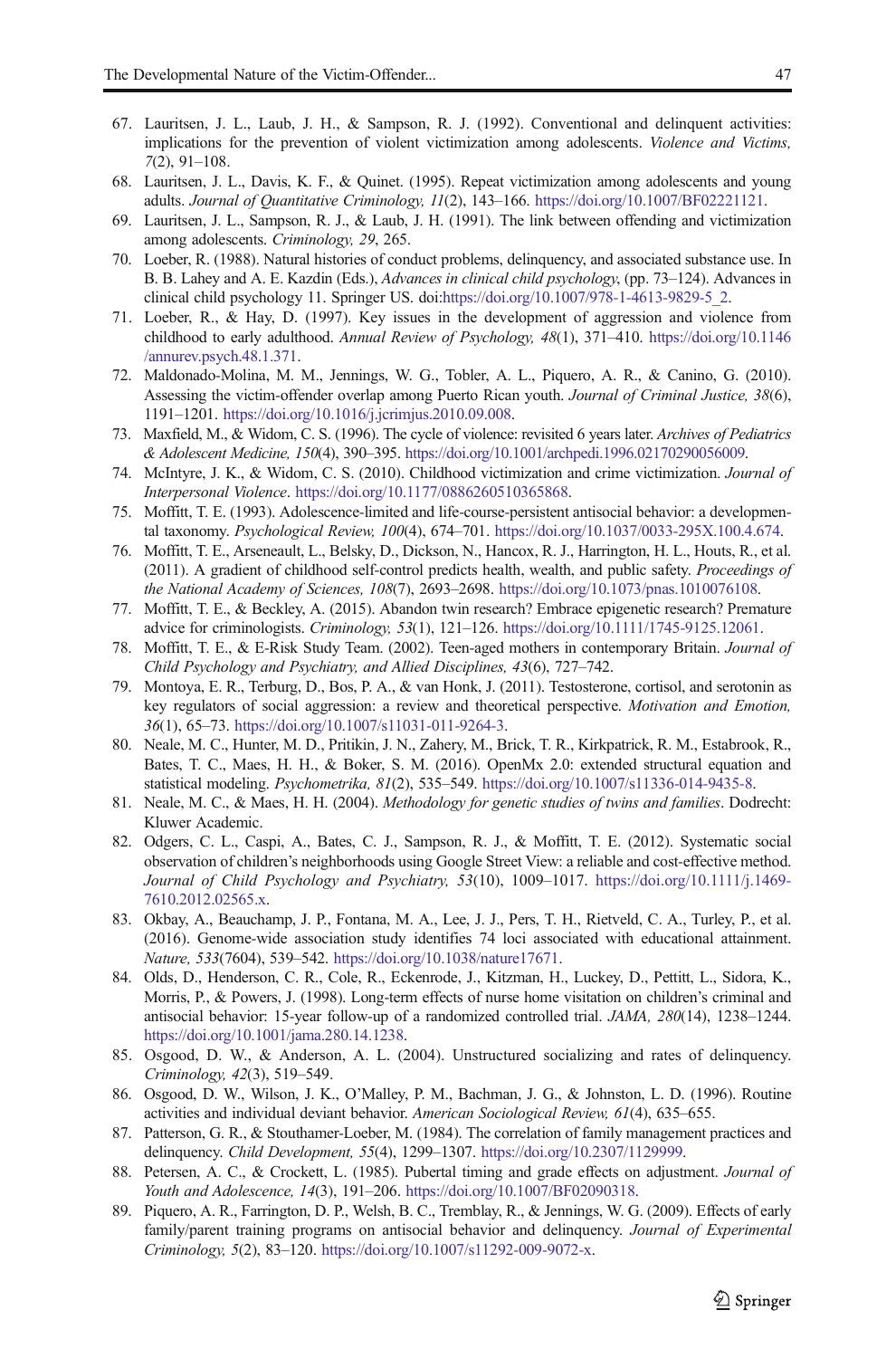- <span id="page-24-0"></span>90. Piquero, A. R., Oster, R. P., Mazerolle, P., Brame, R., & Dean, C. W. (1999). Onset age and offense specialization. Journal of Research in Crime and Delinquency, 36(3), 275-299. [https://doi.org/10.1177](https://doi.org/10.1177/0022427899036003002) [/0022427899036003002](https://doi.org/10.1177/0022427899036003002).
- 91. Plomin, R., DeFries, J. C., & Loehlin, J. C. (1977). Genotype-environment interaction and correlation in the analysis of human behavior. Psychological Bulletin, 84(2), 309–322. [https://doi.org/10.1037/0033-](https://doi.org/10.1037/0033-2909.84.2.309) [2909.84.2.309](https://doi.org/10.1037/0033-2909.84.2.309).
- 92. Posick, C. (2013). The overlap between offending and victimization among adolescents results from the second international self-report delinquency study. Journal of Contemporary Criminal Justice, 29(1), 106–124. [https://doi.org/10.1177/1043986212471250.](https://doi.org/10.1177/1043986212471250)
- 93. Posick, C., & Gould, L. A. (2015). On the general relationship between victimization and offending: examining cultural contingencies. Journal of Criminal Justice, 43(3), 195–204. [https://doi.org/10.1016](https://doi.org/10.1016/j.jcrimjus.2015.04.001) [/j.jcrimjus.2015.04.001](https://doi.org/10.1016/j.jcrimjus.2015.04.001).
- 94. Pratt, T. C., & Cullen, F. T. (2000). The empirical status of Gottfredson and Hirschi's general theory of crime: a meta-analysis. Criminology, 38(3), 931–964. [https://doi.org/10.1111/j.1745-9125.2000.](https://doi.org/10.1111/j.1745-9125.2000.tb00911.x) [tb00911.x](https://doi.org/10.1111/j.1745-9125.2000.tb00911.x).
- 95. Pratt, T. C., Turanovic, J. J., Fox, K. A., & Wright, K. A. (2014). Self-control and victimization: a metaanalysis. Criminology, 52(1), 87–116. <https://doi.org/10.1111/1745-9125.12030>.
- 96. Pritikin, J. N., Hunter, M. D., & Boker, S. M. (2015). Modular open-source software for item factor analysis. Educational and Psychological Measurement, 75(3), 458–474. [https://doi.org/10.1177](https://doi.org/10.1177/0013164414554615) [/0013164414554615.](https://doi.org/10.1177/0013164414554615)
- 97. R Core Team. (2016). R: a language and environment for statistical computing. Vienna: R Foundation for Statistical Computing [https://www.R-project.org/](https://www.r-project.org/).
- 98. Radford, L., Corral, S., Bradley, C., Fisher, H., Bassett, C., Howat, N., and Collishaw, S. (2011). Child abuse and neglect in the UK today. Other. [http://www.nspcc.org.uk/childstudy.](http://www.nspcc.org.uk/childstudy)
- 99. Radford, L., Corral, S., Bradley, C., & Fisher, H. L. (2013). The prevalence and impact of child maltreatment and other types of victimization in the UK: findings from a population survey of caregivers, children and young people and young adults. Child Abuse & Neglect, 37(10), 801–813. [https://doi.org/10.1016/j.chiabu.2013.02.004.](https://doi.org/10.1016/j.chiabu.2013.02.004)
- 100. Raine, A., & Yang, Y. (2006). Neural foundations to moral reasoning and antisocial behavior. Social Cognitive and Affective Neuroscience, 1(3), 203–213. [https://doi.org/10.1093/scan/nsl033.](https://doi.org/10.1093/scan/nsl033)
- 101. Reingle, J. M., & Maldonado-Molina, M. M. (2012). Victimization and violent offending an assessment of the victim-offender overlap among native American adolescents and young adults. International Criminal Justice Review, 22(2), 123–138. [https://doi.org/10.1177/1057567712443966.](https://doi.org/10.1177/1057567712443966)
- 102. Rhee, S. H., & Waldman, I. D. (2002). Genetic and environmental influences on antisocial behavior: a meta-analysis of twin and adoption studies. Psychological Bulletin, 128(3), 490–529. [https://doi.](https://doi.org/10.1037/0033-2909.128.3.490) [org/10.1037/0033-2909.128.3.490](https://doi.org/10.1037/0033-2909.128.3.490).
- 103. Richman, W. L., Kiesler, S., Weisband, S., & Drasgow, F. (1999). A meta-analytic study of social desirability distortion in computer-administered questionnaires, traditional questionnaires, and interviews. Journal of Applied Psychology, 84(5), 754–775. <https://doi.org/10.1037/0021-9010.84.5.754>.
- 104. Rivera, B., & Widom, C. S. (1990). Childhood victimization and violent offending. Violence and Victims, 5(1), 19–35.
- 105. Sampson, R. J., & Laub, J. H. (1997). Unraveling the social context of physique and delinquency. In R. Adrian, P. A. Brennan, D. P. Farrington, & S. A. Mednick (Eds.), Biosocial bases of violence (pp. 175– 188). New York: Plenum Press.
- 106. Sampson, R. J., & Lauritsen, J. L. (1990). Deviant lifestyles, proximity to crime, and the offender-victim link in personal violence. Journal of Research in Crime and Delinquency, 27(2), 110–139. [https://doi.](https://doi.org/10.1177/0022427890027002002) [org/10.1177/0022427890027002002](https://doi.org/10.1177/0022427890027002002).
- 107. Sampson, R. J., and Lauritsen, J. L. (1994). Violent victimization and offending: individual-, situational-, and community-level risk factors. In A. J. Reiss and J. A. Roth (Eds.), Understanding an d preventing violence, Volume 3: Social Influences, (pp. 1–114). National Academies Press.
- 108. Schreck, C. J. (1999). Criminal victimization and low self-control: an extension and test of a general theory of crime. Justice Quarterly : JQ, 16(3), 633-654.
- 109. Schreck, C. J., Burek, M. W., Stewart, E. A., & Mitchell Miller, J. (2007). Distress and violent victimization among young adolescents early puberty and the social interactionist explanation. Journal of Research in Crime and Delinquency, 44(4), 381–405. [https://doi.org/10.1177](https://doi.org/10.1177/0022427807305851) [/0022427807305851.](https://doi.org/10.1177/0022427807305851)
- 110. Schreck, C. J., & Fisher, B. S. (2004). Specifying the influence of family and peers on violent victimization extending routine activities and lifestyles theories. Journal of Interpersonal Violence, 19(9), 1021–1041. <https://doi.org/10.1177/0886260504268002>.